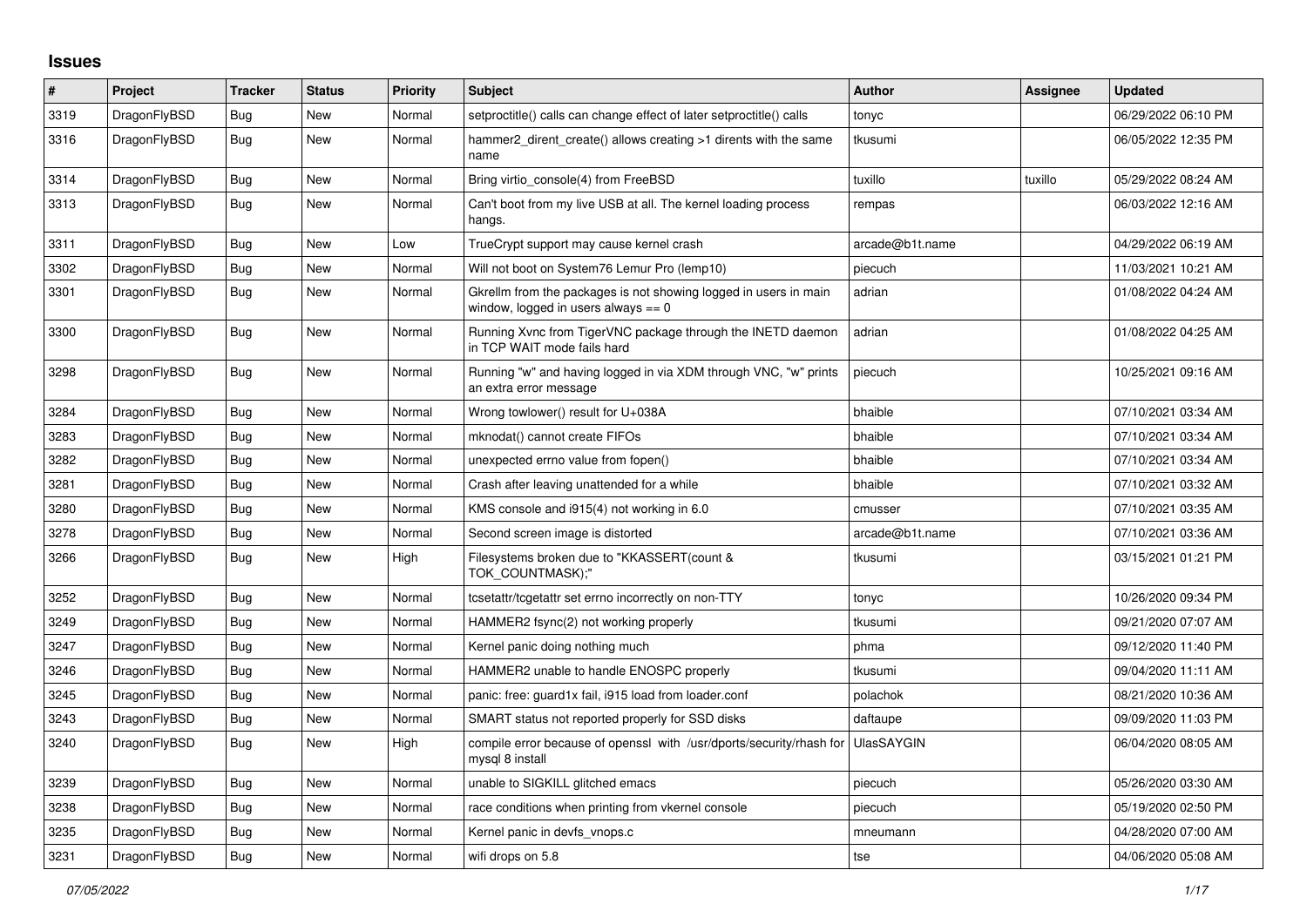| $\sharp$ | Project      | <b>Tracker</b> | <b>Status</b> | <b>Priority</b> | <b>Subject</b>                                                                                                                                              | <b>Author</b>     | Assignee | <b>Updated</b>      |
|----------|--------------|----------------|---------------|-----------------|-------------------------------------------------------------------------------------------------------------------------------------------------------------|-------------------|----------|---------------------|
| 3228     | DragonFlyBSD | Bug            | New           | Low             | pfi kif unref: state refcount $\leq$ 0 in dmesg                                                                                                             | justin            |          | 03/05/2021 06:39 AM |
| 3226     | DragonFlyBSD | Bug            | <b>New</b>    | Normal          | Xorg freezes in vm: thread stuck in "objtrm1"                                                                                                               | peeter            |          | 04/08/2020 02:10 AM |
| 3225     | DragonFlyBSD | Bug            | <b>New</b>    | Normal          | nfsd freeze when using gemu                                                                                                                                 | tse               |          | 03/17/2020 11:52 AM |
| 3224     | DragonFlyBSD | Bug            | New           | Normal          | Kernel panic when trying to ping6                                                                                                                           | zhtw              |          | 03/08/2020 08:55 AM |
| 3222     | DragonFlyBSD | Bug            | <b>New</b>    | Normal          | gcc - undefined reference to '__atomic_load' (missing libatomic?)                                                                                           | mneumann          |          | 02/08/2020 02:45 AM |
| 3219     | DragonFlyBSD | Bug            | New           | Normal          | x11/xorg port can not be build                                                                                                                              | <b>UlasSAYGIN</b> |          | 03/31/2020 08:57 AM |
| 3218     | DragonFlyBSD | Bug            | New           | Normal          | Kernel panics are not sent to comconsole when booted over EFI                                                                                               | mqudsi            |          | 12/02/2019 08:52 PM |
| 3217     | DragonFlyBSD | Bug            | <b>New</b>    | Normal          | rescue tools: make install fails if rescue folder doesn't exist                                                                                             | t dfbsd           |          | 11/27/2019 08:16 PM |
| 3215     | DragonFlyBSD | Bug            | New           | Normal          | Hang in tcdrain(3) after write(3)                                                                                                                           | noloader          |          | 11/25/2019 03:08 PM |
| 3209     | DragonFlyBSD | Bug            | <b>New</b>    | Normal          | svc has some minor bugs                                                                                                                                     | arcade@b1t.name   |          | 10/24/2019 09:08 AM |
| 3208     | DragonFlyBSD | Bug            | New           | Normal          | Crash related to nfsd                                                                                                                                       | tse               |          | 06/11/2020 05:52 AM |
| 3199     | DragonFlyBSD | Bug            | New           | Normal          | PFS label not found panic                                                                                                                                   | tse               |          | 08/21/2019 03:51 AM |
| 3197     | DragonFlyBSD | Bug            | New           | Normal          | DragonFly upgrades                                                                                                                                          | tse               |          | 04/18/2020 04:18 PM |
| 3196     | DragonFlyBSD | Bug            | <b>New</b>    | Normal          | test issue after redmine upgrade (2)                                                                                                                        | tuxillo           |          | 07/05/2019 04:33 AM |
| 3194     | DragonFlyBSD | Bug            | New           | High            | Hammer kernel crash on mirror-stream of PFS after upgrade<br>(assertion "cursor->flags &<br>HAMMER_CURSOR_ITERATE_CHECK" failed in<br>hammer_btree_iterate) | Anonymous         |          | 06/29/2019 01:32 PM |
| 3189     | DragonFlyBSD | Bug            | <b>New</b>    | Normal          | Allow DragonFly Mail Agent to accept an alternate config via<br>command line switch                                                                         | iang              |          | 08/16/2021 12:42 AM |
| 3184     | DragonFlyBSD | Bug            | <b>New</b>    | Normal          | tsleep(9) return value when PCATCH specified                                                                                                                | tkusumi           |          | 04/03/2019 06:49 AM |
| 3170     | DragonFlyBSD | <b>Bug</b>     | New           | Normal          | repeatable nfsd crash                                                                                                                                       | tse               |          | 06/11/2020 05:52 AM |
| 3165     | DragonFlyBSD | <b>Bug</b>     | New           | Normal          | Looping at boot time                                                                                                                                        | gop               |          | 12/28/2018 01:04 PM |
| 3157     | DragonFlyBSD | <b>Bug</b>     | New           | Normal          | TP-Link UE300 not working in 5.2-RELEASE                                                                                                                    | tuxillo           |          | 11/15/2018 02:08 PM |
| 3143     | DragonFlyBSD | <b>Bug</b>     | <b>New</b>    | Normal          | assertion "0" failed in hammer2_inode_xop_chain_sync                                                                                                        | cbin              |          | 07/18/2018 12:50 PM |
| 3141     | DragonFlyBSD | Bug            | New           | Normal          | dhclient blocks boot process                                                                                                                                | rowo              |          | 12/16/2018 11:01 AM |
| 3139     | DragonFlyBSD | <b>Bug</b>     | New           | Normal          | USB Mouse Does Not Work in DragonflyBSD quest on VirtualBox                                                                                                 | chiguy1256        |          | 06/24/2018 10:14 PM |
| 3134     | DragonFlyBSD | <b>Bug</b>     | <b>New</b>    | Normal          | RFC 3021 (/31 networks) appear to be unsupported                                                                                                            | jailbird          |          | 05/16/2018 11:03 PM |
| 3132     | DragonFlyBSD | Bug            | New           | Low             | unifdef mined                                                                                                                                               | bcallah           |          | 04/26/2018 08:34 PM |
| 3129     | DragonFlyBSD | <b>Bug</b>     | New           | High            | Kernel panic with 5.2.0 on A2SDi-4C-HLN4F                                                                                                                   | stateless         |          | 04/24/2018 12:50 AM |
| 3124     | DragonFlyBSD | <b>Bug</b>     | <b>New</b>    | High            | DragonFlyBSD 5.0.2 with Hammer2 with UEFI install doesn't boot                                                                                              | wiesl             |          | 06/18/2019 05:07 AM |
| 3120     | DragonFlyBSD | <b>Bug</b>     | New           | Normal          | Intel AC 8260 firmware does not load                                                                                                                        | Vintodrimmer      |          | 08/28/2018 03:30 AM |
| 3117     | DragonFlyBSD | <b>Bug</b>     | <b>New</b>    | Normal          | Problem with colours if "intel" video-driver used                                                                                                           | dpostolov         |          | 01/07/2018 11:35 PM |
| 3116     | DragonFlyBSD | <b>Bug</b>     | New           | Normal          | da0 detects on very big volume if to _remove_ usb install stick and<br>reboot on Intel NUC5PPYH                                                             | dpostolov         |          | 01/07/2018 09:40 PM |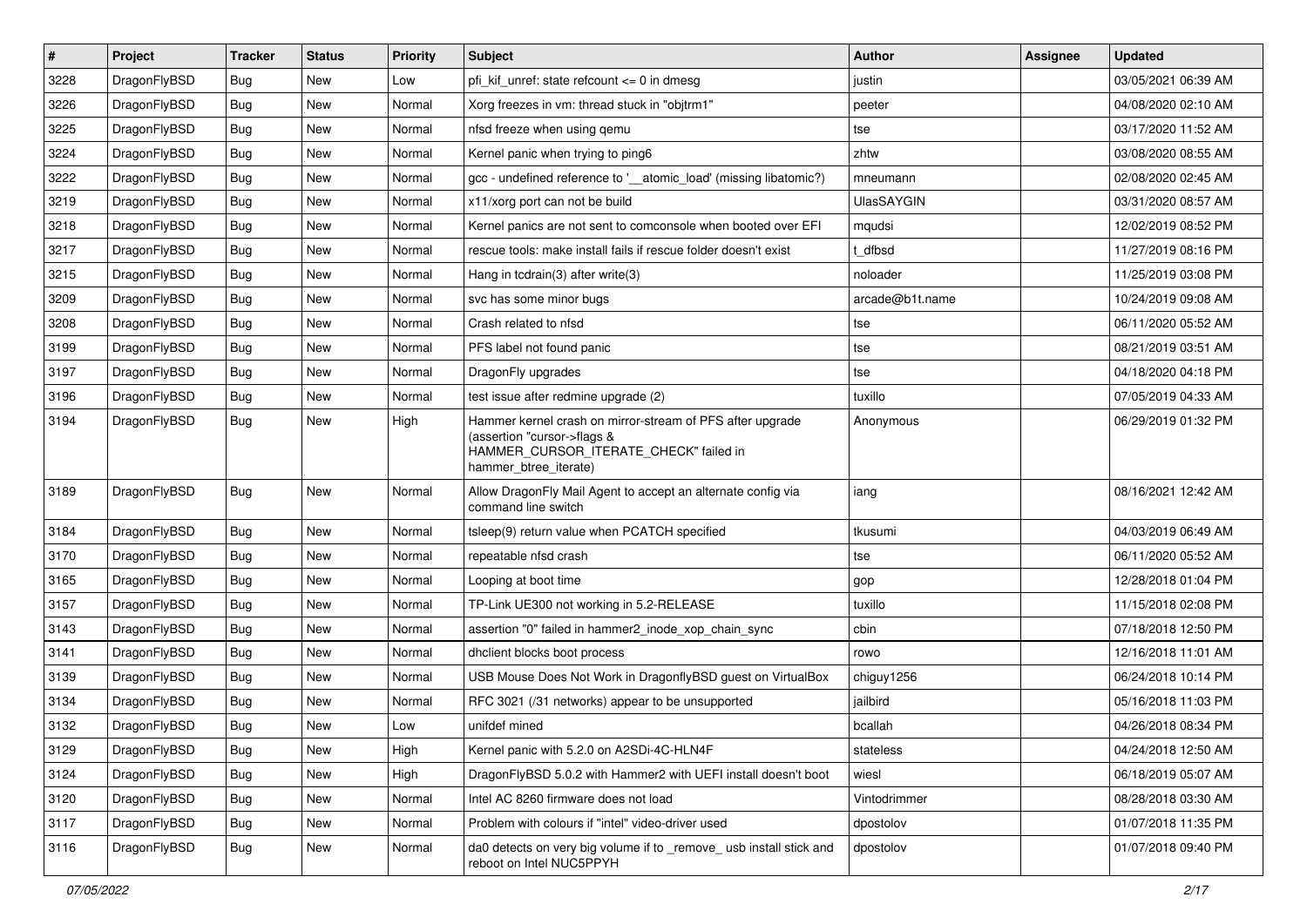| $\vert$ # | Project      | <b>Tracker</b> | <b>Status</b> | <b>Priority</b> | <b>Subject</b>                                                                                          | <b>Author</b>          | Assignee | <b>Updated</b>      |
|-----------|--------------|----------------|---------------|-----------------|---------------------------------------------------------------------------------------------------------|------------------------|----------|---------------------|
| 3110      | DragonFlyBSD | Bug            | <b>New</b>    | Normal          | crash with ipfw3 under load                                                                             | bnegre82               |          | 12/09/2017 06:22 AM |
| 3107      | DragonFlyBSD | <b>Bug</b>     | <b>New</b>    | Low             | ACPI interrupt storm when loading i915 on Lenovo T460                                                   | oyvinht                |          | 07/15/2020 07:01 AM |
| 3101      | DragonFlyBSD | Bug            | <b>New</b>    | Low             | PFI CGI install not working in dragonflybsd 5.0.1 USB install                                           | bnegre82               |          | 05/11/2021 04:14 AM |
| 3076      | DragonFlyBSD | Bug            | <b>New</b>    | Normal          | sys/dev/netif/ig_hal/e1000_ich8lan.c:1594: sanity checking mixup?                                       | dcb                    |          | 10/11/2017 01:58 AM |
| 3052      | DragonFlyBSD | Bug            | <b>New</b>    | Normal          | panic DragonFly v4.8.1-RELEASE by mounting a malformed NTFS<br>image [64.000]                           | open.source@ribose.com |          | 08/14/2017 03:22 AM |
| 3051      | DragonFlyBSD | Bug            | <b>New</b>    | Normal          | panic DragonFly v4.8.1-RELEASE by mounting a malformed NTFS<br>image [12.000]                           | open.source@ribose.com |          | 08/14/2017 03:20 AM |
| 3049      | DragonFlyBSD | Bug            | <b>New</b>    | Normal          | panic DragonFly v4.8.1-RELEASE by mounting a malformed<br>msdosfs image [12.128]                        | open.source@ribose.com |          | 08/14/2017 02:53 AM |
| 3047      | DragonFlyBSD | <b>Bug</b>     | <b>New</b>    | Normal          | HAMMER critical write error                                                                             | samuel                 |          | 06/19/2019 09:50 AM |
| 3036      | DragonFlyBSD | Bug            | <b>New</b>    | Normal          | panic in icmp_redirect_start() ASSERT_IN_NETISR(0)                                                      | tautolog               |          | 05/11/2017 07:27 PM |
| 3035      | DragonFlyBSD | Bug            | <b>New</b>    | Normal          | panic: assertion "cpu >= 0 && cpu < ncpus" failed in netisr_cpuport<br>at /usr/src/sys/net/netisr2.h:87 | masu                   |          | 05/11/2017 01:24 AM |
| 3029      | DragonFlyBSD | Bug            | <b>New</b>    | Normal          | Running DflyBSD 4.8 on FreeBSD bhyve as a guest                                                         | iron                   |          | 05/13/2022 04:33 AM |
| 3025      | DragonFlyBSD | Bug            | <b>New</b>    | Normal          | sys/dev/powermng/powernow/powernow.c:284: bad comparison ?                                              | dcb                    |          | 09/23/2017 07:45 AM |
| 3024      | DragonFlyBSD | <b>Bug</b>     | <b>New</b>    | Low             | sys/dev/netif/wi/if_wi.c:1090]: (style) Redundant condition                                             | dcb                    |          | 04/11/2017 11:56 AM |
| 3022      | DragonFlyBSD | <b>Bug</b>     | <b>New</b>    | Normal          | sys/dev/netif/ath/ath/if ath.c:2142: strange bitmask?                                                   | dcb                    |          | 04/11/2017 11:49 AM |
| 3018      | DragonFlyBSD | <b>Bug</b>     | <b>New</b>    | Normal          | sys/bus/u4b/wlan/if_run.c:5464]: (style) Redundant condition                                            | dcb                    |          | 04/11/2017 11:26 AM |
| 3006      | DragonFlyBSD | Bug            | New           | Normal          | boot0cfg: panic in kern_udev.c in function _udev_dict_set_cstr when<br>installing in VirtualBox         | MichiGreat             |          | 04/01/2017 02:22 PM |
| 2994      | DragonFlyBSD | <b>Bug</b>     | <b>New</b>    | Normal          | Intermittent boot hangs after git: hammer - HAMMER Version 7                                            | davshao                |          | 03/30/2017 02:06 PM |
| 2972      | DragonFlyBSD | Bug            | <b>New</b>    | Normal          | ipfw3 "deny to me" does not work correctly                                                              | mneumann               |          | 12/27/2016 12:11 PM |
| 2970      | DragonFlyBSD | Bug            | New           | Normal          | kernel 4.7: "Is -I" causes panic on UDF filesystem: "bgetvp -<br>overlapping buffer"                    | peeter                 |          | 12/21/2016 02:46 AM |
| 2936      | DragonFlyBSD | Bug            | <b>New</b>    | Normal          | loader.efi crashes while loading kernel                                                                 | spaceille              |          | 08/20/2016 06:17 AM |
| 2931      | DragonFlyBSD | <b>Bug</b>     | <b>New</b>    | Low             | 'gdb' of 'vkernel' unable to print backtrace                                                            | tofergus               |          | 07/26/2016 01:51 PM |
| 2930      | DragonFlyBSD | Bug            | <b>New</b>    | High            | 'objcache' causes panic during 'nfs_readdir'                                                            | tofergus               |          | 07/26/2016 01:09 PM |
| 2924      | DragonFlyBSD | Bug            | <b>New</b>    | Normal          | cat -v fails to tag characters in extended table with M- prefix with<br>some locales                    | sevan                  |          | 07/11/2016 07:18 AM |
| 2917      | DragonFlyBSD | Bug            | New           | Normal          | da8: reading primary partition table: error accessing offset<br>000000000000 for 512                    | liweitianux            |          | 05/11/2021 08:43 PM |
| 2915      | DragonFlyBSD | <b>Bug</b>     | New           | High            | Hammer mirror-copy problem                                                                              | t_dfbsd                |          | 08/25/2016 05:28 AM |
| 2898      | DragonFlyBSD | Bug            | <b>New</b>    | Normal          | HAMMER panic                                                                                            | pavalos                |          | 11/03/2018 07:05 AM |
| 2892      | DragonFlyBSD | <b>Bug</b>     | New           | Normal          | swap_pager:indefinite wait bufferf error                                                                | <b>Ihmwzy</b>          |          | 02/21/2016 10:32 PM |
| 2891      | DragonFlyBSD | <b>Bug</b>     | New           | Normal          | Kernel panic in IEEE802.11 related code                                                                 | shamaz                 |          | 05/29/2016 05:49 PM |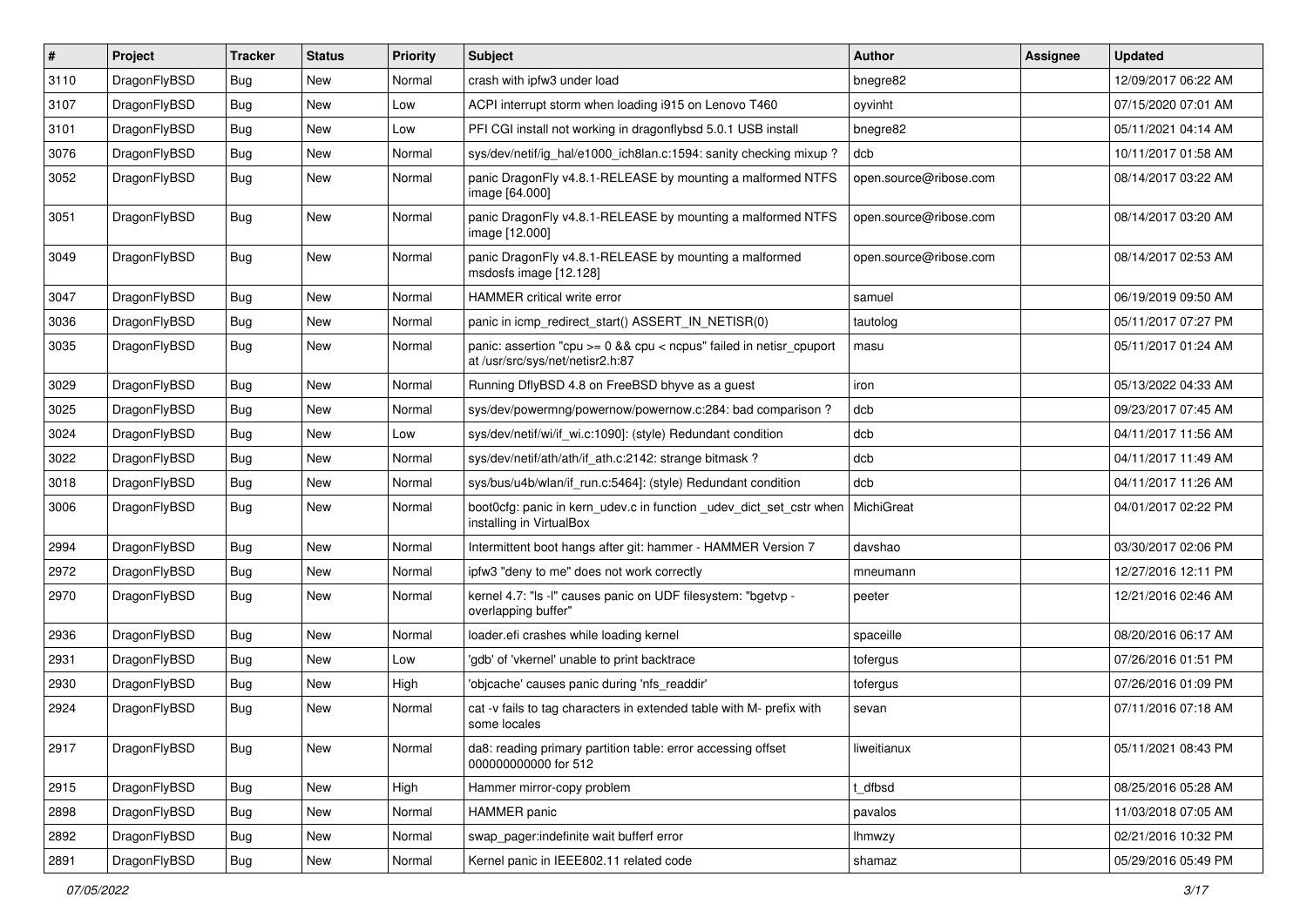| $\sharp$ | Project      | <b>Tracker</b> | <b>Status</b> | <b>Priority</b> | Subject                                                                                                                                                  | <b>Author</b>    | Assignee  | <b>Updated</b>      |
|----------|--------------|----------------|---------------|-----------------|----------------------------------------------------------------------------------------------------------------------------------------------------------|------------------|-----------|---------------------|
| 2890     | DragonFlyBSD | Bug            | New           | Normal          | not able to boot usb installer on Toshiba Chromebook 2                                                                                                   | johnnywhishbone  |           | 02/22/2016 03:42 AM |
| 2887     | DragonFlyBSD | Bug            | New           | Low             | Missing extattr_namespace_to_string and<br>extattr string to namespace functions                                                                         | rubenk           |           | 02/06/2016 05:09 AM |
| 2886     | DragonFlyBSD | Bug            | New           | Normal          | dragonfly mail agent: sending a testmail causes high system load                                                                                         | worf             |           | 02/05/2016 05:53 AM |
| 2882     | DragonFlyBSD | Bug            | <b>New</b>    | Low             | bridge sends packets from individual interfaces                                                                                                          | arcade@b1t.name  |           | 01/09/2016 12:43 PM |
| 2881     | DragonFlyBSD | <b>Bug</b>     | New           | Normal          | Pulseaudio hangs/resets system when starting X11                                                                                                         | mneumann         |           | 01/09/2016 03:08 AM |
| 2878     | DragonFlyBSD | Bug            | New           | Low             | [fix] CCVER problem when using clang and cpu extensions<br>(intrinsics)                                                                                  | arcade@b1t.name  |           | 06/24/2016 04:25 AM |
| 2877     | DragonFlyBSD | Bug            | <b>New</b>    | Low             | sed fails when working with UTF-8 locale and non-UTF symbols                                                                                             | arcade@b1t.name  |           | 12/30/2015 11:20 AM |
| 2874     | DragonFlyBSD | Bug            | New           | Normal          | make world DESTDIR=/emptydir fails                                                                                                                       | pascii           |           | 12/25/2015 07:04 AM |
| 2870     | DragonFlyBSD | Bug            | <b>New</b>    | High            | Broken text and icons when glamor acceleration is used                                                                                                   | 375gnu           | ftigeot   | 01/31/2016 12:13 AM |
| 2863     | DragonFlyBSD | <b>Bug</b>     | <b>New</b>    | Normal          | HAMMER synch tid is zero                                                                                                                                 | shamaz           |           | 12/12/2015 11:24 PM |
| 2859     | DragonFlyBSD | Bug            | New           | Low             | Installer configuration menu always highlights "Select timezone", no<br>matter which step was last completed.                                            | cgag             |           | 12/02/2015 01:54 PM |
| 2858     | DragonFlyBSD | Bug            | New           | Low             | Installer "Local or UTC" question should have "No" selected by<br>default.                                                                               | cgag             |           | 12/02/2015 01:18 PM |
| 2857     | DragonFlyBSD | Bug            | New           | Normal          | hammer stalls via bitcoin-qt                                                                                                                             | tkusumi          |           | 11/30/2015 06:52 AM |
| 2852     | DragonFlyBSD | Bug            | New           | Normal          | Hammer File System - hangs on undo during system boot / mount -<br>will not recover on DragonFlyBSD newer than 3.6.0                                     | abale            |           | 05/11/2021 04:07 AM |
| 2840     | DragonFlyBSD | <b>Bug</b>     | <b>New</b>    | Normal          | wrong voltage is reported                                                                                                                                | yellowrabbit2010 |           | 09/11/2015 06:09 PM |
| 2835     | DragonFlyBSD | Bug            | New           | Normal          | /usr/include/c++/5.0/bits/c++locale.h likes<br>POSIX_C_SOURCE>=200809                                                                                    | davshao          |           | 11/18/2015 03:40 AM |
| 2828     | DragonFlyBSD | Bug            | <b>New</b>    | High            | On AMD APUs and Bulldozer CPUs, the machdep.cpu_idle_hlt<br>sysctl should be 3 by default                                                                | vadaszi          | vadaszi   | 05/11/2021 04:07 AM |
| 2825     | DragonFlyBSD | Bug            | New           | High            | 3x dhclient = hanging system (objcache exhausted)                                                                                                        | jaccovonb        | sepherosa | 05/11/2021 03:55 AM |
| 2822     | DragonFlyBSD | Bug            | New           | Normal          | USB 3.0 stick throws "reading primary partition table: error<br>accessing offset 000[] for 152" error, while the stick works on any<br>other OS I tested | revuwa           | profmakx  | 06/29/2015 05:56 AM |
| 2820     | DragonFlyBSD | Bug            | <b>New</b>    | Normal          | TP-Link USB Wi-Fi adapter cannot be reattached to the system                                                                                             | shamaz           |           | 05/22/2015 09:45 PM |
| 2816     | DragonFlyBSD | Bug            | <b>New</b>    | Normal          | A multitasking process being debugged can get stuck                                                                                                      | phma             |           | 05/19/2015 03:57 AM |
| 2812     | DragonFlyBSD | Bug            | <b>New</b>    | Normal          | Panic on Intel DE3815TYKHE                                                                                                                               | tmorp            |           | 05/14/2015 03:14 PM |
| 2809     | DragonFlyBSD | Bug            | New           | Normal          | hammer mirror-stream                                                                                                                                     | masu             |           | 04/10/2015 12:33 AM |
| 2808     | DragonFlyBSD | Bug            | New           | Normal          | X freeze by switching between X and VT - results in black screen                                                                                         | lukesky333       |           | 05/11/2021 03:55 AM |
| 2806     | DragonFlyBSD | <b>Bug</b>     | <b>New</b>    | Normal          | failed to configure a link-local address on ath0 (errno = 22)                                                                                            | Chingyuan        |           | 05/25/2021 01:00 AM |
| 2803     | DragonFlyBSD | <b>Bug</b>     | New           | Normal          | HAMMER: Warning: UNDO area too small!                                                                                                                    | ftigeot          |           | 03/11/2015 03:42 PM |
| 2802     | DragonFlyBSD | <b>Bug</b>     | New           | Normal          | USB Wifi urtwn0 crash from cd boot                                                                                                                       | opvalues         |           | 03/10/2015 01:07 AM |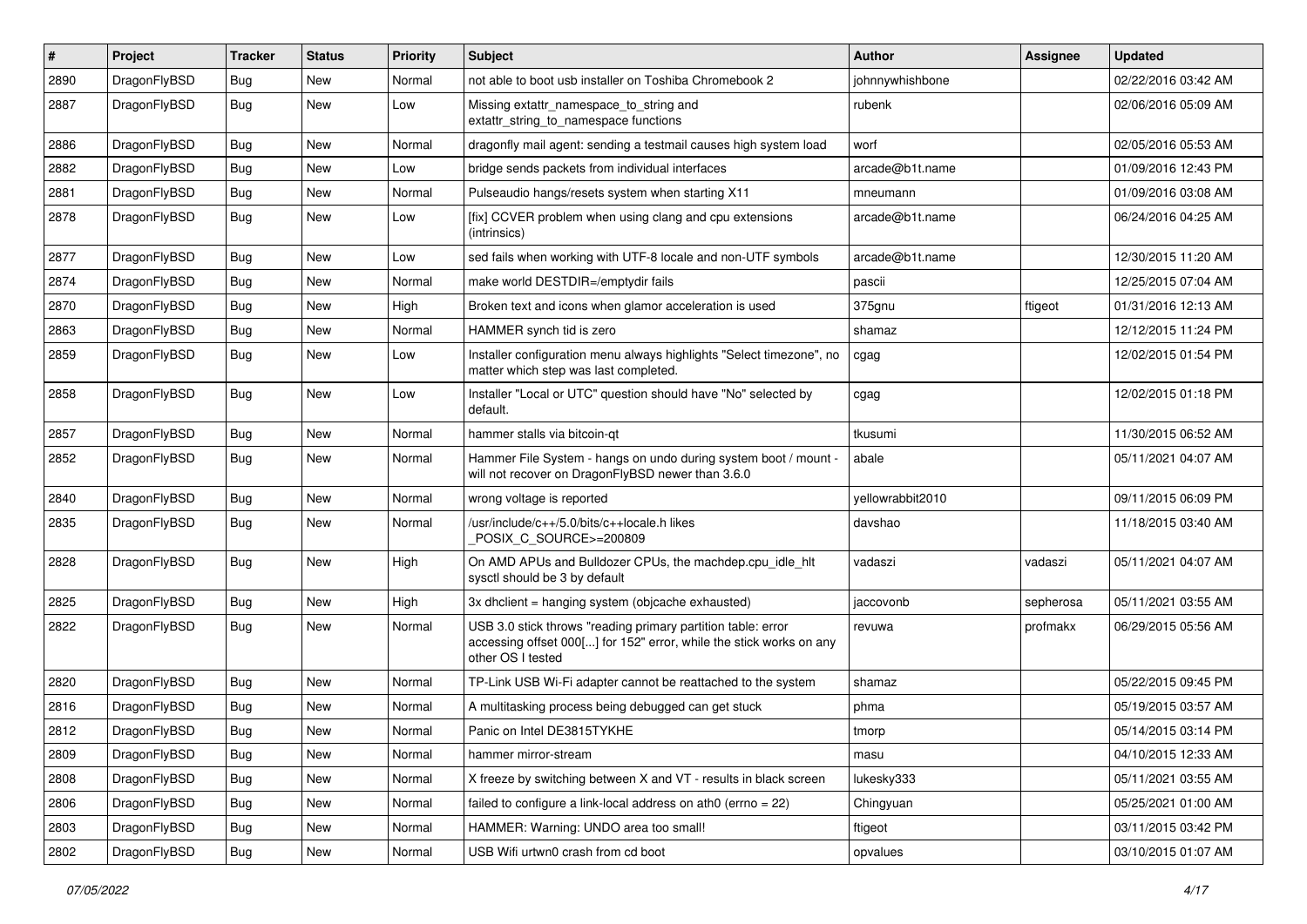| #    | Project      | <b>Tracker</b> | <b>Status</b> | <b>Priority</b> | Subject                                                                                                  | <b>Author</b>     | Assignee | <b>Updated</b>      |
|------|--------------|----------------|---------------|-----------------|----------------------------------------------------------------------------------------------------------|-------------------|----------|---------------------|
| 2799 | DragonFlyBSD | Bug            | <b>New</b>    | Normal          | Fatal trap 12 caused by moused(8) -p /dev/cual0                                                          | opvalues          |          | 03/04/2015 11:01 PM |
| 2788 | DragonFlyBSD | <b>Bug</b>     | New           | Normal          | ioctl GSLICEINFO: Not working for vnode slice                                                            | mneumann          |          | 02/12/2015 07:49 AM |
| 2746 | DragonFlyBSD | Bug            | New           | Normal          | some fraction of xterms started from the xmonad window manager<br>get killed with SIGALRM                | isenmann          | profmakx | 12/28/2014 02:51 AM |
| 2738 | DragonFlyBSD | <b>Bug</b>     | New           | Normal          | Hammer: Strange behavior when trying to recover old version of<br>moved file                             | roland            |          | 11/20/2014 08:02 AM |
| 2736 | DragonFlyBSD | Bug            | <b>New</b>    | High            | kernel panics on acpi_timer_probe function                                                               | cnb               |          | 05/11/2021 03:55 AM |
| 2735 | DragonFlyBSD | Bug            | New           | Urgent          | iwn panics SYSSASSERT                                                                                    | cnb               |          | 05/11/2021 03:55 AM |
| 2712 | DragonFlyBSD | Bug            | New           | Normal          | connect(2) returns EINVAL when retrying after ECONNREFUSED                                               | jorisgio          |          | 08/14/2014 05:31 PM |
| 2708 | DragonFlyBSD | Bug            | New           | Normal          | unable to send TCP nor UDP on age(4) interface                                                           | dermiste          |          | 05/11/2021 03:54 AM |
| 2688 | DragonFlyBSD | Bug            | New           | Normal          | 67613368bdda7 Fix wrong checks for U4B presence Asrock Z77M<br>difficulty detecting USB keyboard         | davshao           |          | 06/28/2014 07:08 PM |
| 2687 | DragonFlyBSD | Bug            | <b>New</b>    | Normal          | natacontrol software RAID in installer                                                                   | csmelosky         |          | 06/22/2014 12:03 PM |
| 2680 | DragonFlyBSD | Bug            | <b>New</b>    | Low             | boot0cfg update makes box unbootable                                                                     | herrgard          |          | 06/10/2014 06:02 AM |
| 2675 | DragonFlyBSD | Bug            | New           | Low             | Ultimate N WiFi Link 5300 get iwn_intr: fatal firmware error on 5GHz                                     | revuwa            |          | 05/11/2021 04:07 AM |
| 2674 | DragonFlyBSD | Bug            | <b>New</b>    | Normal          | <b>GPT Support</b>                                                                                       | ftigeot           |          | 12/28/2015 02:54 PM |
| 2657 | DragonFlyBSD | Bug            | New           | High            | Needs acl to migrate our servers                                                                         | ferney            |          | 03/31/2014 11:37 AM |
| 2652 | DragonFlyBSD | <b>Bug</b>     | New           | Normal          | 189a0ff3761b47  ix: Implement MSI-X support locks up Lenovo<br>S10 Intel Atom n270                       | davshao           |          | 05/14/2014 01:55 AM |
| 2647 | DragonFlyBSD | Bug            | <b>New</b>    | Normal          | HAMMER panic on 3.6.0                                                                                    | tuxillo           |          | 05/11/2021 03:54 AM |
| 2645 | DragonFlyBSD | Bug            | <b>New</b>    | Normal          | panic with dsched fq and ioprio                                                                          | jyoung15          |          | 02/20/2014 07:29 AM |
| 2641 | DragonFlyBSD | <b>Bug</b>     | <b>New</b>    | Normal          | Panic when loading natapci as module                                                                     | tuxillo           |          | 05/11/2021 03:54 AM |
| 2630 | DragonFlyBSD | <b>Bug</b>     | New           | Normal          | Bring in latest iconv fixes from FreeBSD10 as well as csmapper<br>updates                                | tuxillo           |          | 05/11/2021 03:54 AM |
| 2629 | DragonFlyBSD | <b>Bug</b>     | New           | Normal          | Replace gcc44 with llvm34, clang34, and libc++                                                           | tuxillo           |          | 06/02/2014 02:30 PM |
| 2626 | DragonFlyBSD | <b>Bug</b>     | New           | Normal          | iwn driver drops with error: "firmware error 'iwn_intr: fatal firmware<br>error"                         | rodyaj            |          | 01/09/2014 05:50 AM |
| 2622 | DragonFlyBSD | <b>Bug</b>     | <b>New</b>    | Normal          | VAIO FIT15E fn keys support                                                                              | nonsolosoft       |          | 12/31/2013 01:31 AM |
| 2621 | DragonFlyBSD | <b>Bug</b>     | New           | Normal          | core dump using cdrom                                                                                    | nonsolosoft       |          | 12/27/2013 12:43 AM |
| 2620 | DragonFlyBSD | <b>Bug</b>     | <b>New</b>    | Normal          | moused problem                                                                                           | FilippoMo         |          | 12/20/2013 10:32 AM |
| 2619 | DragonFlyBSD | <b>Bug</b>     | New           | Normal          | DragonFly 3.6 can't be installed on a 6TB volume                                                         | ftigeot           |          | 02/23/2014 11:55 PM |
| 2618 | DragonFlyBSD | <b>Bug</b>     | New           | Normal          | mouse problem on RELEASE-3_6_0                                                                           | FilippoMo         |          | 12/20/2013 03:26 AM |
| 2611 | DragonFlyBSD | <b>Bug</b>     | New           | Normal          | Change in IP address results in network not working                                                      | phma              |          | 12/05/2013 07:55 PM |
| 2609 | DragonFlyBSD | <b>Bug</b>     | New           | Normal          | master: panic: assertion<br>"LWKT_TOKEN_HELD_ANY(vm_object_token(object))" failed in<br>swp_pager_lookup | thomas.nikolajsen |          | 11/28/2013 11:36 AM |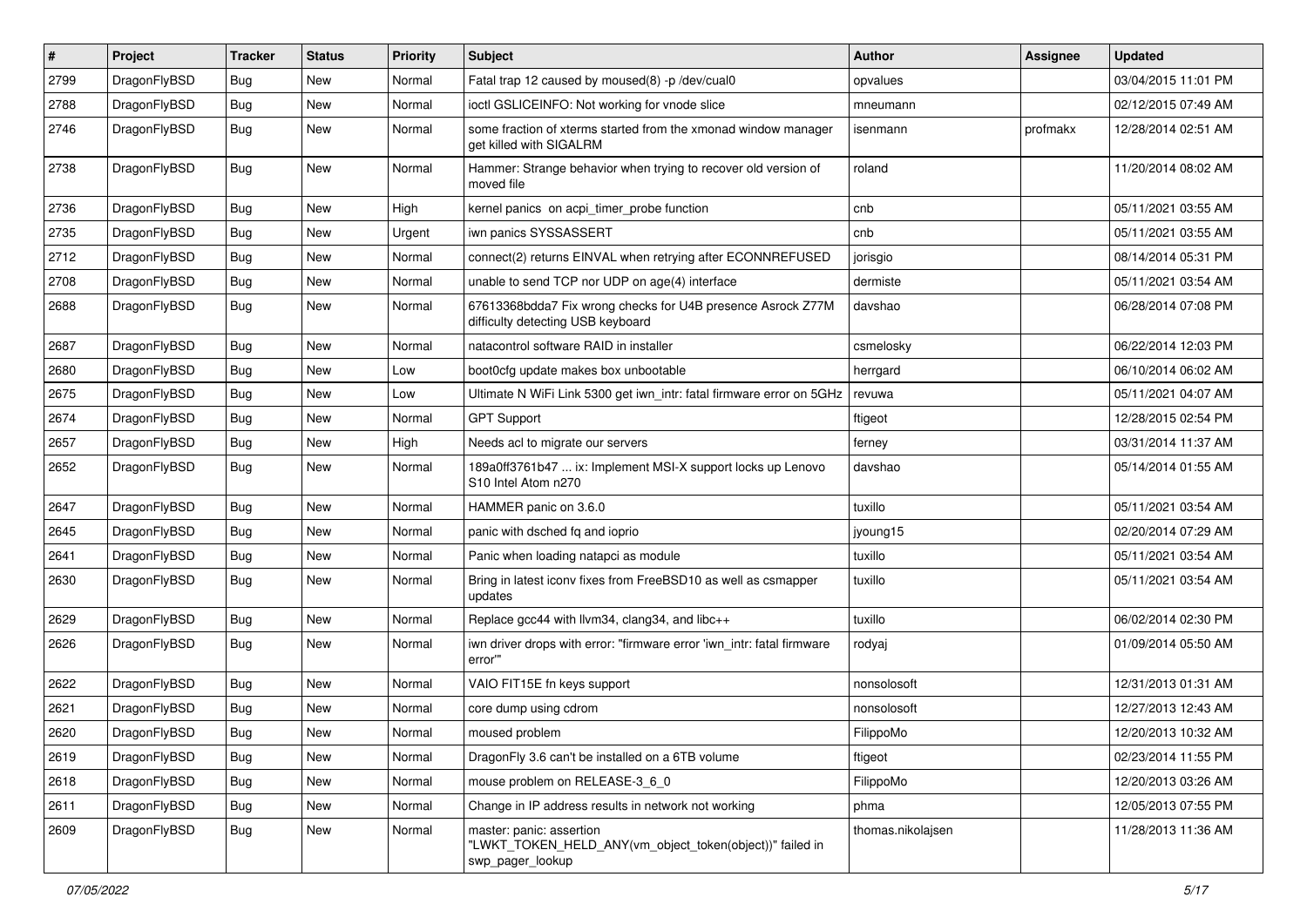| $\sharp$ | Project      | <b>Tracker</b> | <b>Status</b> | <b>Priority</b> | Subject                                                                                                                      | <b>Author</b>    | Assignee  | Updated             |
|----------|--------------|----------------|---------------|-----------------|------------------------------------------------------------------------------------------------------------------------------|------------------|-----------|---------------------|
| 2604     | DragonFlyBSD | <b>Bug</b>     | <b>New</b>    | Normal          | dell laptop does not boot with LATEST                                                                                        | isenmann         |           | 11/20/2013 02:07 AM |
| 2598     | DragonFlyBSD | <b>Bug</b>     | <b>New</b>    | Normal          | i386 via USB Booting                                                                                                         | mbzadegan        |           | 10/21/2013 02:28 AM |
| 2595     | DragonFlyBSD | <b>Bug</b>     | New           | Normal          | DragonFly 3.4.3 crashes on SUN Blade X6250 with Qlogic ISP 2432<br>FC card                                                   | Turvamies        |           | 10/07/2013 11:53 AM |
| 2587     | DragonFlyBSD | <b>Bug</b>     | <b>New</b>    | Normal          | SATA DVD writer not detected by DragonFly                                                                                    | srussell         |           | 09/04/2020 08:55 AM |
| 2586     | DragonFlyBSD | <b>Bug</b>     | <b>New</b>    | Normal          | pf: "modulate" state seems problematic                                                                                       | srussell         |           | 09/25/2013 07:36 PM |
| 2585     | DragonFlyBSD | <b>Bug</b>     | New           | Normal          | Dfly 3.4.3 on ESXi 5.1, HP Smart Array P410 passthrough<br>recognised, but not functioning                                   | yggdrasil        | swildner  | 05/09/2022 08:14 AM |
| 2577     | DragonFlyBSD | <b>Bug</b>     | <b>New</b>    | Normal          | virtio-blk iops performance is cpu limited on high end devices                                                               | gjs278           | vsrinivas | 08/01/2013 02:28 PM |
| 2569     | DragonFlyBSD | <b>Bug</b>     | <b>New</b>    | Normal          | ctime NFS                                                                                                                    | ferney           |           | 08/11/2013 04:35 AM |
| 2568     | DragonFlyBSD | <b>Bug</b>     | New           | Normal          | AHCI panic                                                                                                                   | josepht          |           | 06/07/2013 05:52 PM |
| 2565     | DragonFlyBSD | <b>Bug</b>     | <b>New</b>    | Normal          | "ifconfig ix0 up" panic                                                                                                      | Itpig402a        |           | 06/03/2013 05:46 AM |
| 2557     | DragonFlyBSD | <b>Bug</b>     | <b>New</b>    | Normal          | stock 3.4.1 kernel halts during booting if dm and dm_target_crypt<br>are loaded and RAID controller is present               | phma             |           | 05/12/2013 10:38 PM |
| 2552     | DragonFlyBSD | <b>Bug</b>     | <b>New</b>    | Low             | hammer recovery should indicate progress                                                                                     | phma             |           | 05/03/2013 12:13 AM |
| 2547     | DragonFlyBSD | <b>Bug</b>     | New           | High            | crashed while doing a dry run of pkg_rolling-replace                                                                         | phma             |           | 04/18/2013 10:40 PM |
| 2544     | DragonFlyBSD | <b>Bug</b>     | New           | Normal          | live DVD system boot (menu option 1) caused db> prompt on<br>PE1950                                                          | estrabd          |           | 05/11/2021 03:54 AM |
| 2535     | DragonFlyBSD | <b>Bug</b>     | <b>New</b>    | Normal          | Imap processes apparentlt blocked on disk I/O                                                                                | ftigeot          |           | 04/02/2013 09:31 AM |
| 2531     | DragonFlyBSD | <b>Bug</b>     | <b>New</b>    | Normal          | camcontrol fails to disable APM                                                                                              | m.lombardi85     |           | 03/23/2013 12:28 PM |
| 2529     | DragonFlyBSD | Bug            | <b>New</b>    | Low             | Sundance network adapter is not detected and attached                                                                        | kworr            |           | 03/25/2013 02:29 AM |
| 2526     | DragonFlyBSD | Bug            | New           | Normal          | hammer cleanup doesn't run on first day of DST                                                                               | pavalos          |           | 10/18/2016 05:28 PM |
| 2520     | DragonFlyBSD | Bug            | New           | Normal          | panic: assertion "IS_SERIALIZED((ifp->if_serializer))" failed in<br>if_default_serialize_assert at /usr/src/sys/net/if.c:437 | ano              |           | 03/09/2013 12:14 AM |
| 2509     | DragonFlyBSD | <b>Bug</b>     | <b>New</b>    | Normal          | Redefinition of DIRBLKSIZ in restore(8)                                                                                      | swildner         |           | 06/04/2022 04:40 AM |
| 2498     | DragonFlyBSD | Bug            | New           | Normal          | DFBSD v3.2.2-RELEASE - LIST_FIRST(&bp->b_dep) == NULL"<br>failed in vfs_vmio_release                                         | tuxillo          |           | 05/31/2022 04:09 PM |
| 2496     | DragonFlyBSD | <b>Bug</b>     | <b>New</b>    | Normal          | NTFS malloc limit exceeded                                                                                                   | plasmob          | tuxillo   | 02/19/2013 08:47 AM |
| 2495     | DragonFlyBSD | Bug            | New           | High            | DFBSD v3.3.0.960.g553fe7 - ocnt != 0" failed in<br>prop_object_release                                                       | tuxillo          |           | 05/31/2022 04:08 PM |
| 2493     | DragonFlyBSD | <b>Bug</b>     | New           | Normal          | vidcontrol: invalid video mode name                                                                                          | Svarov           |           | 01/24/2013 09:55 AM |
| 2490     | DragonFlyBSD | Bug            | New           | Normal          | nmalloc should color addresses to avoid cache bank conflictsw                                                                | vsrinivas        |           | 06/10/2014 05:51 AM |
| 2489     | DragonFlyBSD | Bug            | <b>New</b>    | Normal          | nmalloc doesn't cache VA for allocations > 8KB                                                                               | vsrinivas        |           | 06/10/2014 05:51 AM |
| 2473     | DragonFlyBSD | Bug            | New           | Normal          | Kernel crash when trying to up the wpi0 device (Dfly<br>v3.3.0.758.g47388-DEVELOPMENT)                                       | tomaz            |           | 02/24/2014 08:50 AM |
| 2453     | DragonFlyBSD | <b>Bug</b>     | New           | Normal          | panic: assertion "gd->gd_spinlocks == $0$ " failed                                                                           | Johannes.Hofmann |           | 11/12/2012 12:54 PM |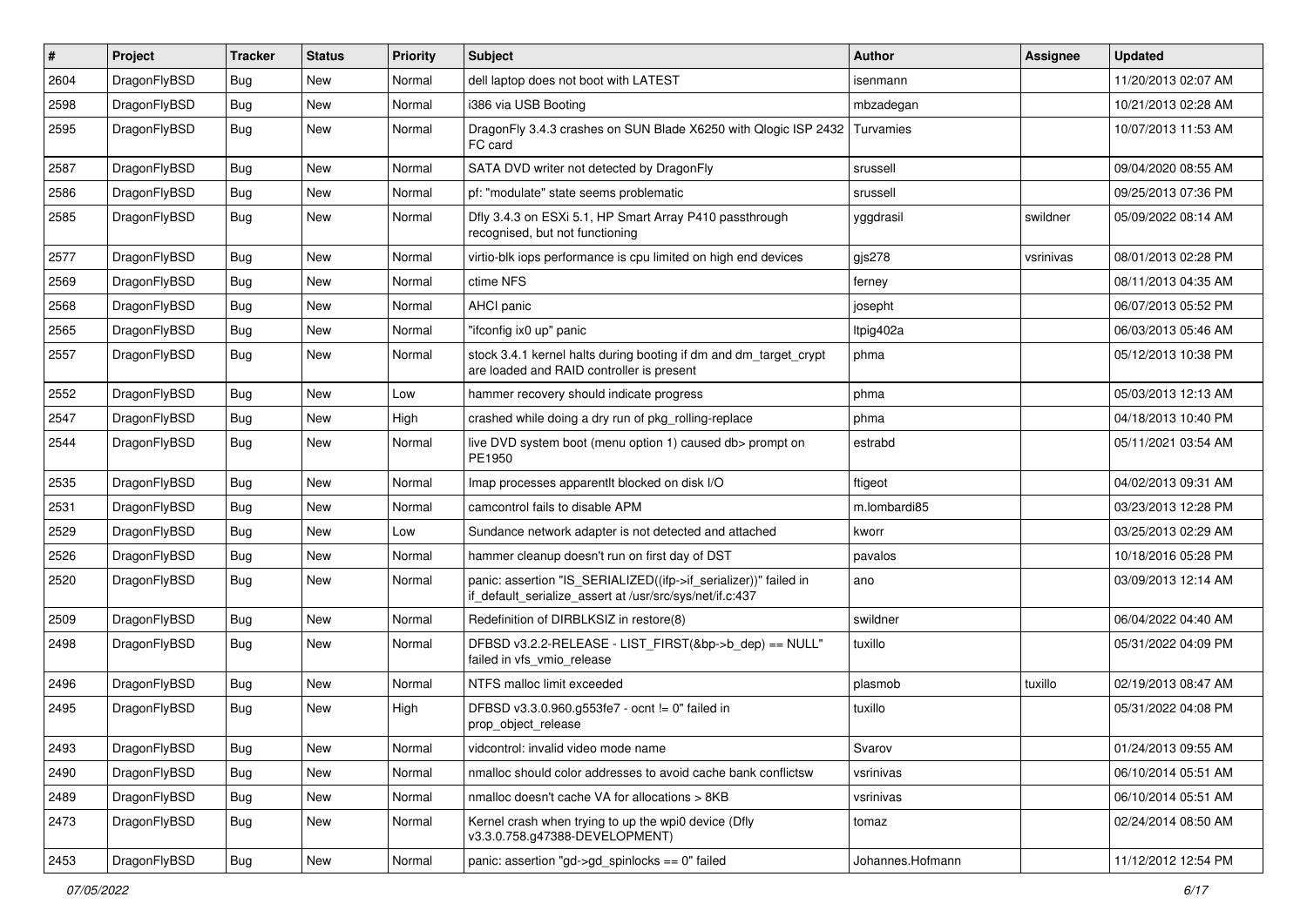| $\pmb{\#}$ | Project      | <b>Tracker</b> | <b>Status</b> | <b>Priority</b> | Subject                                                                                                    | <b>Author</b>     | <b>Assignee</b> | <b>Updated</b>      |
|------------|--------------|----------------|---------------|-----------------|------------------------------------------------------------------------------------------------------------|-------------------|-----------------|---------------------|
| 2444       | DragonFlyBSD | Bug            | New           | Normal          | Crash during Hammer overnight cleanup                                                                      | justin            |                 | 11/04/2012 07:58 AM |
| 2436       | DragonFlyBSD | Bug            | New           | Normal          | panic: assertion "lp->lwp_qcpu == dd->cpuid" failed in<br>dfly_acquire_curproc                             | thomas.nikolajsen |                 | 01/23/2013 11:07 AM |
| 2434       | DragonFlyBSD | Bug            | <b>New</b>    | Normal          | BTX Halted - Boot fails on USB/GUI                                                                         | lucmv             |                 | 10/17/2012 08:12 PM |
| 2430       | DragonFlyBSD | Bug            | New           | Normal          | Alternate Password Hash method                                                                             | robin.carey1      |                 | 10/07/2012 06:28 AM |
| 2423       | DragonFlyBSD | Bug            | <b>New</b>    | Urgent          | After multiple panics/locks, hitting KKASSERT in<br>hammer_init_cursor                                     | rumcic            |                 | 09/18/2012 02:28 AM |
| 2421       | DragonFlyBSD | <b>Bug</b>     | <b>New</b>    | High            | Kernel panic: vm_fault: page 0xc0f70000 not busy!                                                          | lentferj          |                 | 10/03/2012 08:16 AM |
| 2416       | DragonFlyBSD | Bug            | New           | Normal          | .' entry can be removed on mounted nfs filesystem                                                          | ftigeot           | tuxillo         | 06/03/2014 04:40 AM |
| 2412       | DragonFlyBSD | Bug            | New           | Normal          | wlan0 fails to get address via dhclient                                                                    | nonsolosoft       |                 | 08/30/2012 05:55 AM |
| 2403       | DragonFlyBSD | <b>Bug</b>     | New           | Low             | newfs -E doesn't handle /dev/serno device names properly                                                   | ftigeot           |                 | 08/17/2012 05:07 AM |
| 2389       | DragonFlyBSD | Bug            | New           | Normal          | computer crashed while listing processes                                                                   | phma              |                 | 06/18/2012 02:49 PM |
| 2387       | DragonFlyBSD | Bug            | New           | Normal          | hammer ignores -t during dedup                                                                             | phma              |                 | 06/17/2012 12:30 PM |
| 2371       | DragonFlyBSD | Bug            | <b>New</b>    | Normal          | Timezone problem with America/Sao_Paulo                                                                    | raitech           |                 | 05/17/2012 01:42 PM |
| 2370       | DragonFlyBSD | Bug            | New           | Normal          | panic: ffs_valloc: dup alloc                                                                               | marino            | vsrinivas       | 02/01/2013 09:28 AM |
| 2369       | DragonFlyBSD | Bug            | New           | Normal          | panic: Bad link elm 0xffffffe07edf6068 next->prev != elm                                                   | jaydg             |                 | 08/15/2012 03:04 AM |
| 2331       | DragonFlyBSD | Bug            | <b>New</b>    | Normal          | reading mouse mode from unopen file descriptor hangs mouse<br>driver                                       | phma              |                 | 03/14/2012 09:43 AM |
| 2329       | DragonFlyBSD | <b>Bug</b>     | <b>New</b>    | Normal          | ibm x3550 & acpi                                                                                           | ano               |                 | 06/03/2014 11:37 AM |
| 2324       | DragonFlyBSD | Bug            | New           | Normal          | natacotrol support > 2TB not working even after the ftigeot patch                                          | zenny             |                 | 03/03/2012 01:00 AM |
| 2319       | DragonFlyBSD | Bug            | <b>New</b>    | Normal          | crypt/passwd forward compat                                                                                | c.turner1         |                 | 02/28/2012 12:39 PM |
| 2316       | DragonFlyBSD | Bug            | New           | Normal          | Ungraceful invalid password handling for adding a new user in the<br>installer                             | rune              |                 | 04/27/2012 11:23 PM |
| 2311       | DragonFlyBSD | <b>Bug</b>     | <b>New</b>    | Normal          | Xorg crash having something to do with drm                                                                 | phma              |                 | 02/22/2012 09:59 AM |
| 2308       | DragonFlyBSD | Bug            | <b>New</b>    | Normal          | System freeze when unloading snd_hda                                                                       | jaydg             |                 | 02/19/2012 07:15 AM |
| 2306       | DragonFlyBSD | Bug            | New           | Normal          | a crash starts the kernel debugger in text mode, but just reboots in X                                     | phma              |                 | 02/11/2012 08:02 PM |
| 2297       | DragonFlyBSD | Bug            | <b>New</b>    | Normal          | strange NFS (client) error messages / problems                                                             | Anonymous         |                 | 02/19/2012 02:59 PM |
| 2292       | DragonFlyBSD | <b>Bug</b>     | New           | Normal          | re interface with jumbo frames (mtu larger than 1500) hangs after<br>some traffic                          | Anonymous         |                 | 01/31/2012 12:11 AM |
| 2287       | DragonFlyBSD | <b>Bug</b>     | New           | Normal          | HAMMER(ROOT) Illegal UNDO TAIL signature at<br>300000001967c000                                            | y0n3t4n1          |                 | 11/07/2018 01:22 AM |
| 2283       | DragonFlyBSD | Bug            | New           | Normal          | DFBSD DragonFly v2.13.0.957.g4f459 - pmap_release: page<br>should already be gone 0xc27120bc               | tuxillo           |                 | 01/23/2012 03:03 AM |
| 2265       | DragonFlyBSD | Bug            | New           | Normal          | mbsrtowcs does not properly handle invalid mbstate_t in ps                                                 | c.turner1         | swildner        | 01/10/2012 07:56 PM |
| 2254       | DragonFlyBSD | Bug            | New           | Normal          | panic: assertion "ref < &td->td toks end" failed in lwkt gettoken at<br>/usr/src/sys/kern/lwkt_token.c:588 | eocallaghan       |                 | 12/05/2011 10:21 PM |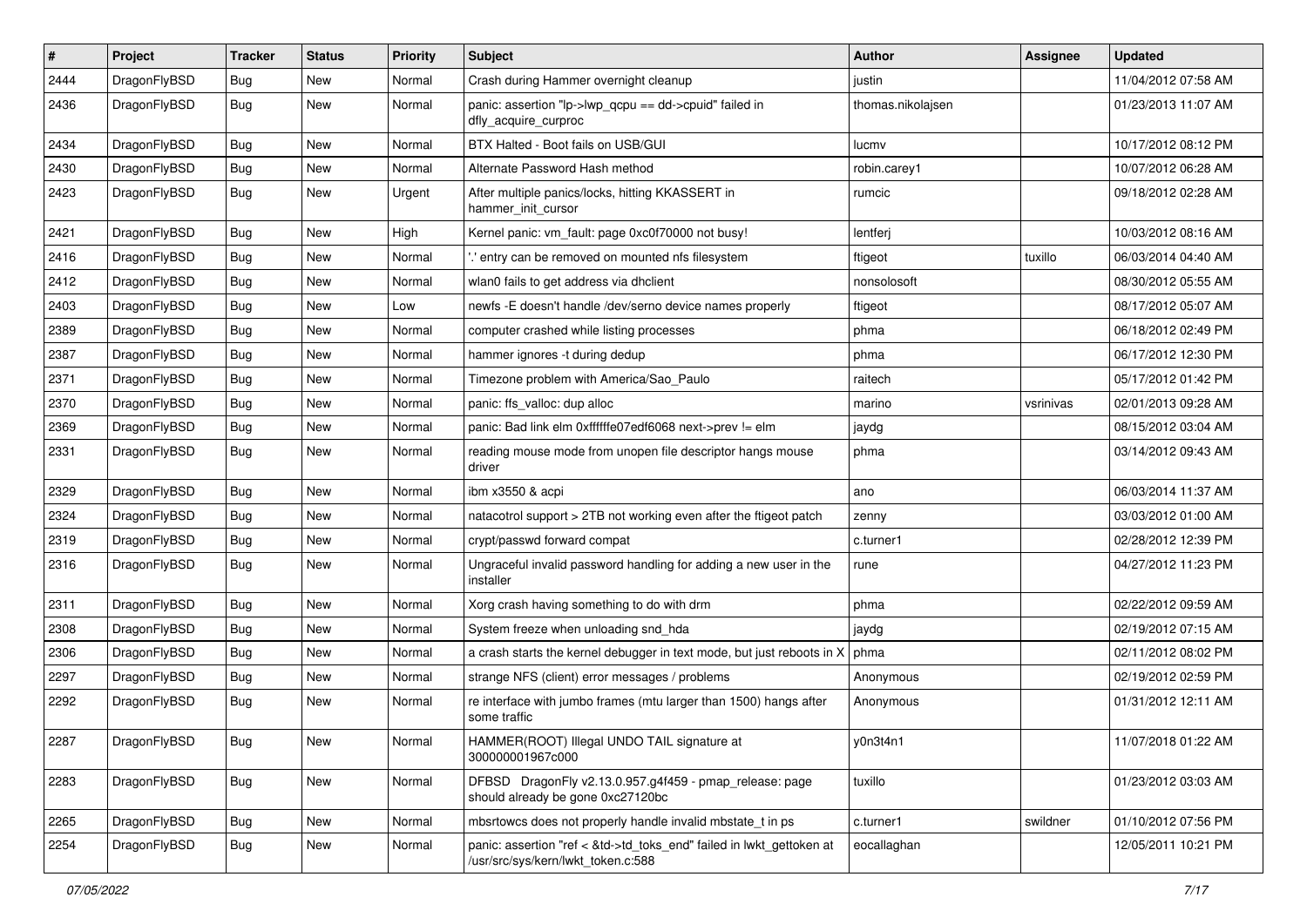| $\vert$ # | Project      | <b>Tracker</b> | <b>Status</b> | <b>Priority</b> | <b>Subject</b>                                                                                             | Author       | Assignee  | <b>Updated</b>      |
|-----------|--------------|----------------|---------------|-----------------|------------------------------------------------------------------------------------------------------------|--------------|-----------|---------------------|
| 2252      | DragonFlyBSD | <b>Bug</b>     | <b>New</b>    | Low             | snd hda not useable if loaded via /boot/loader.conf                                                        | xbit         | swildner  | 12/14/2011 12:23 AM |
| 2250      | DragonFlyBSD | Bug            | <b>New</b>    | Normal          | Kernel panic                                                                                               | adamk        |           | 11/23/2018 01:10 AM |
| 2248      | DragonFlyBSD | <b>Bug</b>     | <b>New</b>    | Normal          | sysctl panic                                                                                               | pavalos      |           | 11/23/2011 06:23 PM |
| 2245      | DragonFlyBSD | Bug            | New           | Normal          | panic: assertion "ref < &td->td_toks_end" failed in lwkt_gettoken at<br>/usr/src/sys/kern/lwkt_token.c:588 | juanfra684   |           | 11/22/2011 07:41 PM |
| 2224      | DragonFlyBSD | <b>Bug</b>     | New           | Normal          | v2.13.0.291.gaa7ec - Panic on fq while installing world                                                    | tuxillo      |           | 11/18/2011 01:40 AM |
| 2210      | DragonFlyBSD | Bug            | <b>New</b>    | Normal          | Bugtracker cannot assign default project for new users                                                     | ahuete.devel |           | 11/17/2011 11:30 AM |
| 2199      | DragonFlyBSD | <b>Bug</b>     | New           | Normal          | screen segfaults if utmpx isn't present                                                                    | pavalos      |           | 11/15/2011 10:52 PM |
| 2182      | DragonFlyBSD | Bug            | <b>New</b>    | Normal          | if msk PHY FIFO underrun/overflow                                                                          | nonsolosoft  |           | 09/03/2012 06:39 AM |
| 2171      | DragonFlyBSD | Bug            | New           | Normal          | DFBSD v2.13.0.151.gdc8442 - panic: assertion "(*ptep &<br>$(PG_MANAGED PG_V)$ == PG_V"                     | tuxillo      |           | 11/04/2011 05:06 PM |
| 2167      | DragonFlyBSD | Bug            | <b>New</b>    | Normal          | shutdown/reboot fails after uptime msg                                                                     | marino       |           | 11/28/2011 03:01 AM |
| 2166      | DragonFlyBSD | <b>Bug</b>     | <b>New</b>    | Normal          | DFBSD v2.13.0.109.g05b9d - Strange lockups                                                                 | tuxillo      |           | 10/29/2011 11:20 AM |
| 2164      | DragonFlyBSD | <b>Bug</b>     | <b>New</b>    | Normal          | panic on reboot from usb.                                                                                  | eocallaghan  |           | 10/27/2011 09:29 AM |
| 2161      | DragonFlyBSD | Bug            | <b>New</b>    | Normal          | Outdated xorg.conf file gets installed into etc and screws up mouse                                        | eocallaghan  |           | 10/27/2011 01:51 PM |
| 2158      | DragonFlyBSD | <b>Bug</b>     | New           | Normal          | iwn panics with assertion on boot.                                                                         | eocallaghan  |           | 10/24/2011 04:13 PM |
| 2154      | DragonFlyBSD | Bug            | <b>New</b>    | Normal          | vkernel copyout() doesn't return EFAULT on error                                                           | vsrinivas    |           | 10/20/2011 03:53 AM |
| 2153      | DragonFlyBSD | <b>Bug</b>     | <b>New</b>    | Normal          | Too many unuseful warnings at boot                                                                         | juanfra684   |           | 10/18/2011 10:16 PM |
| 2141      | DragonFlyBSD | <b>Bug</b>     | <b>New</b>    | Urgent          | loader and/or documentation broken                                                                         | sjg          |           | 01/20/2012 10:51 AM |
| 2140      | DragonFlyBSD | Bug            | <b>New</b>    | High            | hammer_io_delallocate panic with 'duplicate entry' message                                                 | ttw          |           | 10/07/2011 12:22 PM |
| 2138      | DragonFlyBSD | <b>Bug</b>     | <b>New</b>    | Normal          | > 100% CPU usage                                                                                           | robin.carey1 |           | 09/26/2011 12:20 PM |
| 2136      | DragonFlyBSD | Bug            | <b>New</b>    | Normal          | socketpair() doesn't free file descriptors on copyout failure                                              | vsrinivas    |           | 04/05/2013 09:13 AM |
| 2129      | DragonFlyBSD | <b>Bug</b>     | <b>New</b>    | Normal          | DFBSD v2.11.0.661.gf9438 i386 - panic: lockmgr thrd_sleep                                                  | tuxillo      |           | 09/05/2011 09:49 AM |
| 2125      | DragonFlyBSD | <b>Bug</b>     | <b>New</b>    | Normal          | Weird garbage in dmesg                                                                                     | herrgard     |           | 08/30/2011 08:04 PM |
| 2124      | DragonFlyBSD | Bug            | New           | Normal          | getty repeating too quickly on port /dev/ttyv0                                                             | sgeorge.ml   |           | 09/01/2011 04:28 AM |
| 2123      | DragonFlyBSD | <b>Bug</b>     | <b>New</b>    | Normal          | hammer is losing files                                                                                     | schmir       |           | 08/30/2011 07:56 PM |
| 2117      | DragonFlyBSD | Bug            | New           | High            | ACPI and/or bce(4) problem with 2.11.0.673.g0d557 on HP DL380<br>G6                                        | pauska       |           | 08/22/2011 10:15 AM |
| 2115      | DragonFlyBSD | Bug            | New           | Normal          | [msk] system freeze after receive some paquet                                                              | bsdsx        |           | 08/22/2011 10:22 AM |
| 2113      | DragonFlyBSD | Bug            | <b>New</b>    | Normal          | nmalloc threaded program fork leak                                                                         | vsrinivas    | vsrinivas | 08/11/2011 07:25 PM |
| 2107      | DragonFlyBSD | Bug            | New           | Normal          | 2.10.1 sata dvd drive issue                                                                                | ausppc       |           | 07/31/2011 08:41 PM |
| 2104      | DragonFlyBSD | Bug            | New           | Normal          | network configuration seg. fault on install CD                                                             | navratil     |           | 07/26/2011 07:55 AM |
| 2099      | DragonFlyBSD | Bug            | New           | Normal          | page fault panic in vm system                                                                              | pavalos      |           | 07/10/2011 08:51 AM |
| 2095      | DragonFlyBSD | Bug            | New           | Low             | Running installer post-install: Unsupported DFUI transport "                                               | greenrd      |           | 06/26/2011 09:20 AM |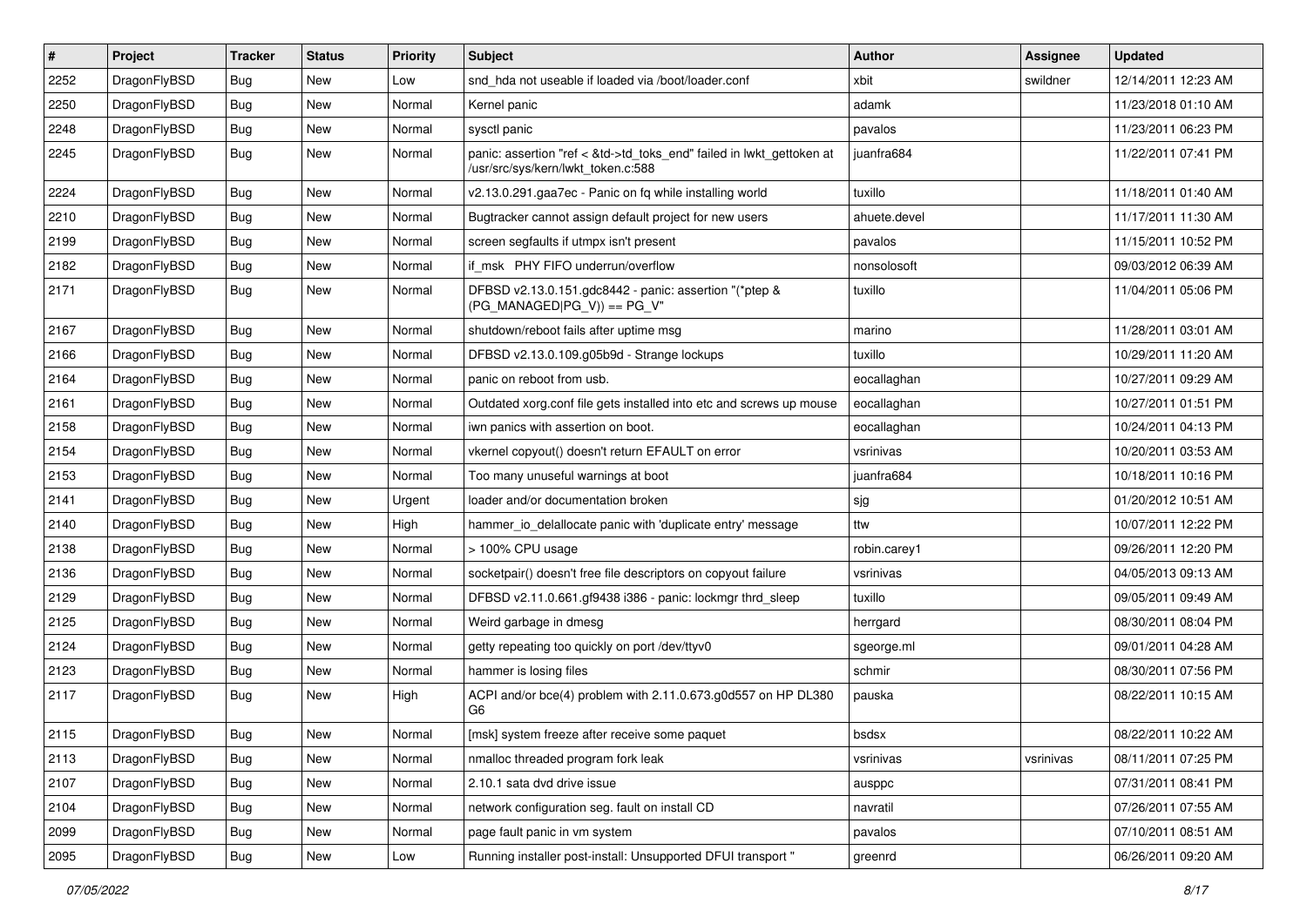| $\pmb{\#}$ | Project      | <b>Tracker</b> | <b>Status</b> | <b>Priority</b> | Subject                                                                                            | <b>Author</b>     | <b>Assignee</b> | <b>Updated</b>      |
|------------|--------------|----------------|---------------|-----------------|----------------------------------------------------------------------------------------------------|-------------------|-----------------|---------------------|
| 2094       | DragonFlyBSD | <b>Bug</b>     | New           | Normal          | Segfault when gdb printing backtrace from core dump                                                | greenrd           |                 | 06/25/2011 04:14 PM |
| 2092       | DragonFlyBSD | Bug            | <b>New</b>    | Normal          | Panic: Bad link elm 0x next->prev != elm                                                           | masterblaster     | dillon          | 12/04/2011 12:49 PM |
| 2085       | DragonFlyBSD | Bug            | New           | Normal          | panic: assertion: (m->flags & PG_MAPPED) == 0 in<br>vm_page_free_toq                               | vsrinivas         |                 | 06/10/2011 07:48 AM |
| 2084       | DragonFlyBSD | Bug            | <b>New</b>    | Normal          | DFBSD v2.11.0.242.g4d317 - panic: zone: entry not free                                             | tuxillo           |                 | 07/03/2012 01:23 AM |
| 2082       | DragonFlyBSD | <b>Bug</b>     | New           | Normal          | dfbsd 2.10.1 amd64 - mc port build error with 'bmake bin-install'                                  | sun-doctor        |                 | 05/25/2011 07:18 PM |
| 2080       | DragonFlyBSD | Bug            | <b>New</b>    | Normal          | panic: lockmgr thrd_sleep: called from interrupt, ipi, or hard code<br>section                     | rumcic            |                 | 05/30/2011 05:06 PM |
| 2078       | DragonFlyBSD | Bug            | <b>New</b>    | Normal          | DFBSD i386 v2.11.0.201.g3ed2f - Panic during installworld into a<br>vn0 device                     | tuxillo           |                 | 05/19/2011 07:50 PM |
| 2077       | DragonFlyBSD | <b>Bug</b>     | <b>New</b>    | Normal          | USB devices conflicting                                                                            | srussell          |                 | 05/17/2011 05:12 PM |
| 2075       | DragonFlyBSD | Bug            | <b>New</b>    | Normal          | pflogd on x86 64                                                                                   | fanch             |                 | 05/16/2011 04:04 PM |
| 2072       | DragonFlyBSD | Bug            | <b>New</b>    | Normal          | Fatal trap 12: stopped at lwkt_send_ipiq3                                                          | rumcic            |                 | 05/17/2011 04:12 AM |
| 2071       | DragonFlyBSD | Bug            | New           | High            | Panic on assertion: $(int)(fig\text{-}seq - seq) > 0$ in hammer_flusher_flush<br>after inode error | vsrinivas         |                 | 06/12/2011 07:59 AM |
| 2067       | DragonFlyBSD | Bug            | New           | Normal          | sound/pcm: "play interrupt timeout, channel dead"                                                  | matthiasr         |                 | 05/11/2021 03:55 AM |
| 2061       | DragonFlyBSD | Bug            | New           | Normal          | USB keyboard boot panic                                                                            | sjg               |                 | 05/04/2012 12:20 AM |
| 2055       | DragonFlyBSD | Bug            | <b>New</b>    | Normal          | $ssh + IPV6 + bridge \Rightarrow connection freezes$                                               | steve             |                 | 04/24/2011 07:13 PM |
| 2052       | DragonFlyBSD | Bug            | New           | Normal          | Kernel panic: CPU APIC ID out of range                                                             | Anonymous         |                 | 05/02/2011 11:06 AM |
| 2051       | DragonFlyBSD | Bug            | <b>New</b>    | Normal          | No ipv6 lan route entry created on 2.10                                                            | ftigeot           |                 | 04/21/2011 10:37 AM |
| 2048       | DragonFlyBSD | Bug            | <b>New</b>    | Normal          | panic: ffs_sync: rofs mod                                                                          | pavalos           |                 | 04/12/2011 05:45 AM |
| 2045       | DragonFlyBSD | <b>Bug</b>     | New           | Normal          | ral(4): Fatal trap 12: page fault while in kernel mode (two panics)                                | herrgard          |                 | 11/03/2011 05:34 PM |
| 2042       | DragonFlyBSD | Bug            | <b>New</b>    | Normal          | kernel panic, when run boot0cfg                                                                    | sepherosa         |                 | 05/31/2022 03:01 PM |
| 2020       | DragonFlyBSD | Bug            | New           | Low             | Port brcm80211 driver from Linux to DragonFly BSD                                                  | studer            |                 | 03/05/2011 10:54 PM |
| 2008       | DragonFlyBSD | Bug            | New           | Normal          | lwkt_setcpu_remote: td->td_flags 00800621 console flood                                            | pavalos           |                 | 03/06/2011 09:37 PM |
| 2004       | DragonFlyBSD | Bug            | New           | Normal          | LWKT_WAIT_IPIQ panic                                                                               | steve             |                 | 03/08/2011 05:46 PM |
| 1990       | DragonFlyBSD | Bug            | New           | Normal          | /mnt too large to mount                                                                            | peur.neu          |                 | 02/16/2011 11:24 PM |
| 1984       | DragonFlyBSD | Bug            | New           | Normal          | hammer mount fails after crash - HAMMER: FIFO record bad head<br>signature                         | thomas.nikolajsen |                 | 03/08/2011 06:57 PM |
| 1982       | DragonFlyBSD | Bug            | New           | Low             | There is no linuxulator on x86-64                                                                  | herrgard          |                 | 05/31/2022 02:25 PM |
| 1975       | DragonFlyBSD | Bug            | New           | Normal          | Applications seg fault in select() and poll()                                                      | rumcic            |                 | 05/31/2022 02:58 PM |
| 1969       | DragonFlyBSD | <b>Bug</b>     | New           | Normal          | pf-related network problem                                                                         | pavalos           | lentferj        | 02/01/2011 06:57 PM |
| 1964       | DragonFlyBSD | <b>Bug</b>     | New           | Normal          | iwn (panic assertion : wlan_assert_serialized)                                                     | sjmm.ptr          | josepht         | 02/01/2011 12:57 PM |
| 1961       | DragonFlyBSD | <b>Bug</b>     | New           | Normal          | Can't create dump from DDB                                                                         | shamaz            |                 | 01/29/2011 09:02 PM |
| 1959       | DragonFlyBSD | Bug            | New           | Normal          | DFBSD v2.9.1.422.gc98f2 - Panic during boot - IPv6 and PF                                          | tuxillo           |                 | 01/13/2011 03:37 AM |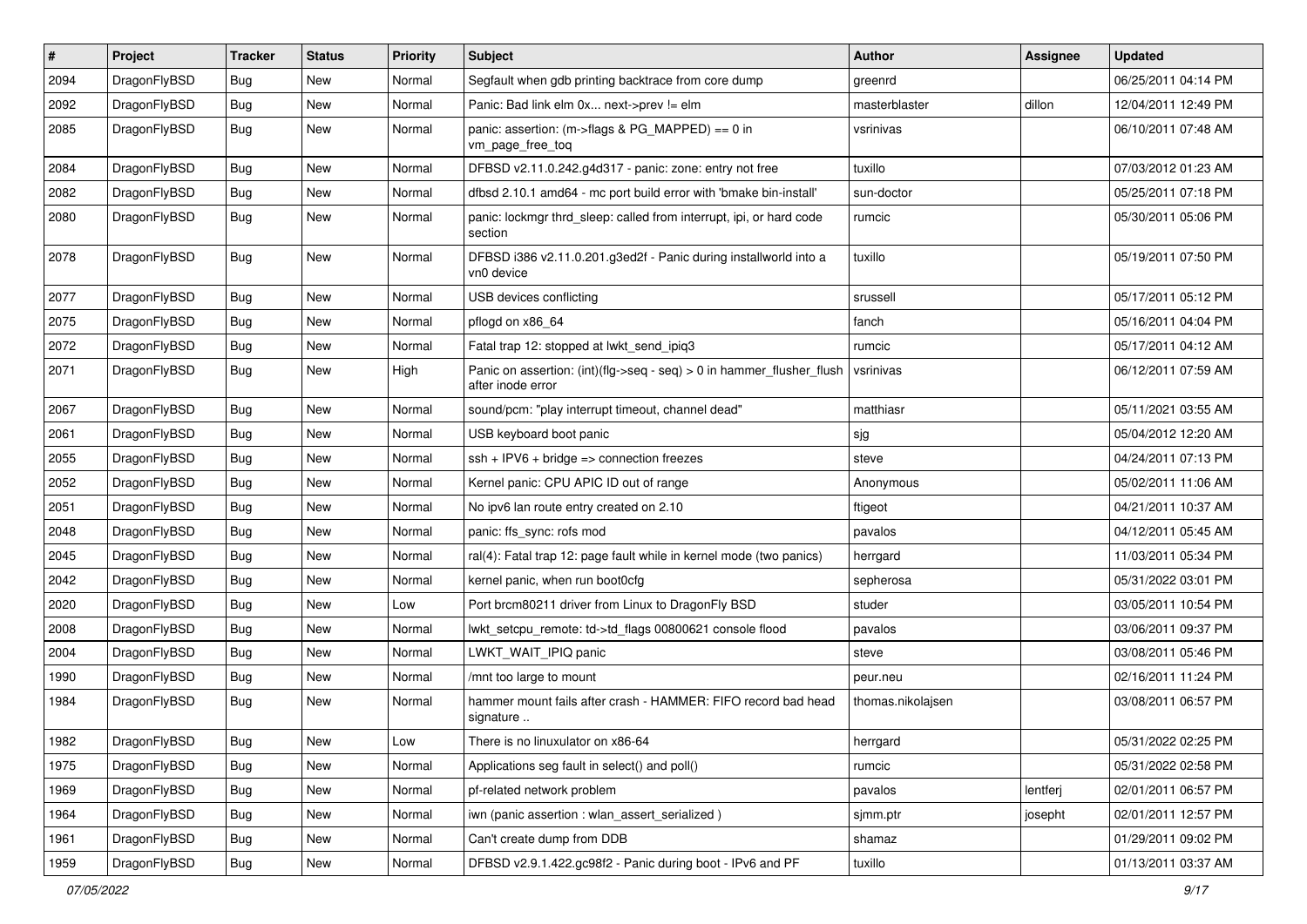| #    | Project      | <b>Tracker</b> | <b>Status</b> | <b>Priority</b> | <b>Subject</b>                                                                                                                                                                                    | <b>Author</b>      | Assignee | <b>Updated</b>      |
|------|--------------|----------------|---------------|-----------------|---------------------------------------------------------------------------------------------------------------------------------------------------------------------------------------------------|--------------------|----------|---------------------|
| 1951 | DragonFlyBSD | <b>Bug</b>     | <b>New</b>    | Normal          | dma_timeouts at phyaddr on a good hdd                                                                                                                                                             | peur.neu           |          | 01/04/2011 07:12 AM |
| 1949 | DragonFlyBSD | Bug            | <b>New</b>    | Normal          | iwn panic                                                                                                                                                                                         | pavalos            |          | 01/30/2011 03:21 AM |
| 1947 | DragonFlyBSD | <b>Bug</b>     | New           | Low             | GA-880GM-UD2H (rev. 1.3) AHCI fails to detect disks at the end of<br>the RAID controller                                                                                                          | eocallaghan        |          | 11/27/2021 08:46 AM |
| 1946 | DragonFlyBSD | Bug            | New           | Normal          | ieee80211 panic                                                                                                                                                                                   | pavalos            | josepht  | 01/27/2011 06:00 PM |
| 1944 | DragonFlyBSD | <b>Bug</b>     | <b>New</b>    | Normal          | panic: backing object 0xdea7b258 was somehow re-referenced<br>during collapse!                                                                                                                    | sepherosa          |          | 12/27/2010 02:06 AM |
| 1943 | DragonFlyBSD | <b>Bug</b>     | New           | Normal          | hammer assertion panic                                                                                                                                                                            | peter              |          | 12/27/2010 12:45 AM |
| 1942 | DragonFlyBSD | <b>Bug</b>     | New           | Normal          | locking against myself in getcacheblk()?                                                                                                                                                          | qhwt.dfly          |          | 05/31/2022 02:15 PM |
| 1941 | DragonFlyBSD | Bug            | <b>New</b>    | Normal          | wlan config crash                                                                                                                                                                                 | abandon.every.hope |          | 12/24/2010 07:54 PM |
| 1939 | DragonFlyBSD | <b>Bug</b>     | New           | Normal          | Panic on nightly build and stress test box                                                                                                                                                        | lentferj           |          | 12/18/2010 08:41 AM |
| 1935 | DragonFlyBSD | <b>Bug</b>     | New           | Normal          | mouse does not work after switching between x and console                                                                                                                                         | shamaz             |          | 12/13/2010 10:06 AM |
| 1923 | DragonFlyBSD | <b>Bug</b>     | New           | Normal          | Abysmal NFS performance with IPv6                                                                                                                                                                 | ftigeot            |          | 12/05/2010 09:34 PM |
| 1920 | DragonFlyBSD | <b>Bug</b>     | New           | High            | system hangs                                                                                                                                                                                      | zhtw               |          | 11/22/2010 08:59 AM |
| 1917 | DragonFlyBSD | Bug            | New           | Normal          | panic: assertion: (RB_EMPTY(&ip->rec_tree) && (ip->flags &<br>HAMMER_INODE_XDIRTY) == 0)    (!RB_EMPTY(&ip->rec_tree)<br>&& (ip->flags & HAMMER INODE XDIRTY) != 0) in<br>hammer_flush_inode_done | qhwt.dfly          |          | 11/24/2010 03:23 AM |
| 1916 | DragonFlyBSD | <b>Bug</b>     | <b>New</b>    | Normal          | Constant crashes on x86_64 with UFS                                                                                                                                                               | lentferj           |          | 11/21/2010 07:40 PM |
| 1913 | DragonFlyBSD | <b>Bug</b>     | New           | Normal          | panic: assertion: ip->flush_state != HAMMER_FST_FLUSH in<br>hammer_flush_inode_core                                                                                                               | swildner           |          | 11/20/2010 05:27 PM |
| 1907 | DragonFlyBSD | <b>Bug</b>     | New           | Normal          | Hammer crash in hammer flusher flush()                                                                                                                                                            | swildner           |          | 11/11/2010 05:07 AM |
| 1899 | DragonFlyBSD | <b>Bug</b>     | New           | Normal          | Keyboard doesn't work                                                                                                                                                                             | fransm             |          | 05/15/2022 03:32 PM |
| 1884 | DragonFlyBSD | <b>Bug</b>     | <b>New</b>    | Normal          | System completely freezes while listening music (devbuf: malloc<br>limit exceeded)                                                                                                                | shamaz             |          | 01/24/2011 05:00 PM |
| 1882 | DragonFlyBSD | Bug            | New           | Low             | Idea for handling new USB vendor/device codes                                                                                                                                                     | bmk                |          | 10/20/2010 12:15 PM |
| 1877 | DragonFlyBSD | <b>Bug</b>     | <b>New</b>    | Normal          | Freeze during 1st hammer cleanup after new install                                                                                                                                                | elekktretterr      |          | 05/15/2022 11:43 AM |
| 1876 | DragonFlyBSD | <b>Bug</b>     | New           | Normal          | devfs in jail + logging out from console(ttyv1+) -> panic                                                                                                                                         | qhwt.dfly          | tuxillo  | 05/31/2022 03:24 PM |
| 1874 | DragonFlyBSD | <b>Bug</b>     | New           | Normal          | mpd listening on all IPs, accepting only on one                                                                                                                                                   | rumcic             |          | 05/08/2011 01:01 PM |
| 1873 | DragonFlyBSD | <b>Bug</b>     | <b>New</b>    | Normal          | Panic upon usb mouse detach and reattaching                                                                                                                                                       | rumcic             |          | 02/01/2011 09:53 AM |
| 1867 | DragonFlyBSD | <b>Bug</b>     | New           | Normal          | it(4) motherboard and fan problems                                                                                                                                                                | tuxillo            |          | 07/08/2011 10:48 AM |
| 1861 | DragonFlyBSD | <b>Bug</b>     | New           | Normal          | panic via kprintf (lockmgr called in a hard section)                                                                                                                                              | vsrinivas          |          | 10/11/2010 12:56 AM |
| 1850 | DragonFlyBSD | <b>Bug</b>     | <b>New</b>    | Normal          | volume-add on hammer root fs panic                                                                                                                                                                | Johannes.Hofmann   |          | 04/18/2019 04:27 AM |
| 1836 | DragonFlyBSD | <b>Bug</b>     | <b>New</b>    | Normal          | Incorrect TCP checksum show up in tcpdump                                                                                                                                                         | robgar1            |          | 05/15/2022 11:22 AM |
| 1826 | DragonFlyBSD | <b>Bug</b>     | New           | Normal          | panic during boot: assertion so->so_port  in tcp_input                                                                                                                                            | ftigeot            |          | 05/15/2022 11:05 AM |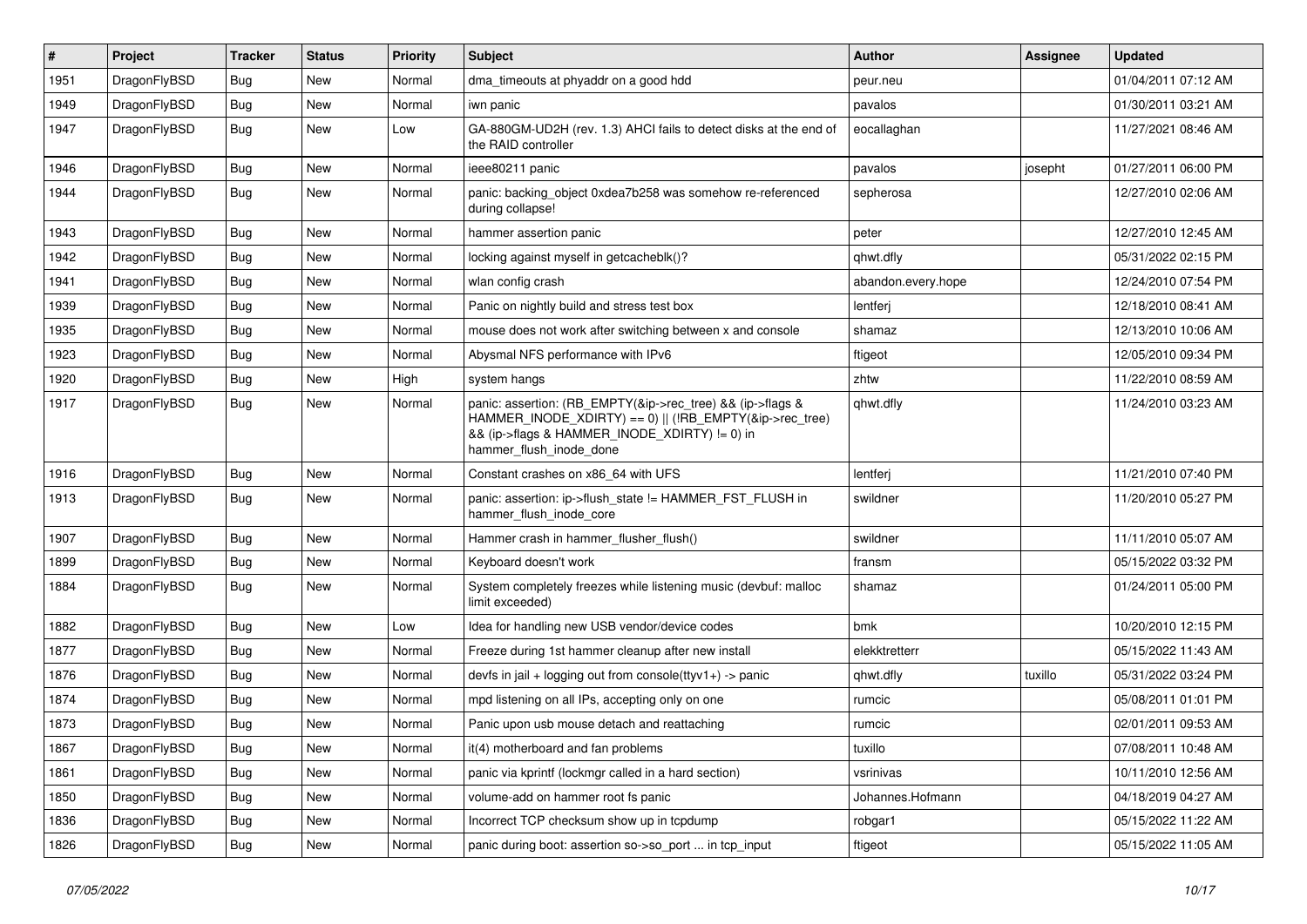| #    | Project      | <b>Tracker</b> | <b>Status</b> | <b>Priority</b> | Subject                                                                                      | Author         | Assignee | <b>Updated</b>      |
|------|--------------|----------------|---------------|-----------------|----------------------------------------------------------------------------------------------|----------------|----------|---------------------|
| 1818 | DragonFlyBSD | <b>Bug</b>     | <b>New</b>    | Normal          | panic: Bad tailq NEXT (kqueue issue ?)                                                       | ftigeot        |          | 05/15/2022 11:40 AM |
| 1786 | DragonFlyBSD | Bug            | New           | Normal          | Calling NULL function pointer initiates panic loop                                           | sjg            |          | 10/11/2010 05:28 PM |
| 1774 | DragonFlyBSD | Bug            | New           | Normal          | New IP header cleanup branch available for testing                                           | dillon         |          | 05/15/2022 10:59 AM |
| 1769 | DragonFlyBSD | <b>Bug</b>     | New           | Normal          | panic: assertion: _tp->tt_msg->tt_cpuid == mycpuid in<br>tcp callout active                  | pavalos        | sjg      | 05/15/2022 11:07 AM |
| 1714 | DragonFlyBSD | <b>Bug</b>     | New           | Low             | hwpmc                                                                                        | alexh          | swildner | 08/18/2012 02:03 PM |
| 1695 | DragonFlyBSD | <b>Bug</b>     | New           | Normal          | NFS-related system breakdown                                                                 | Anonymous      |          | 04/10/2014 12:35 AM |
| 1634 | DragonFlyBSD | Bug            | New           | Normal          | panic: spin lock: 0xe4ad1320, indefinitive wait!                                             | elekktretterr  |          | 01/19/2015 03:21 AM |
| 1594 | DragonFlyBSD | Bug            | New           | Normal          | Kernel panic during boot from Live CD on Dell E6400                                          | bodie          |          | 05/11/2021 03:54 AM |
| 1559 | DragonFlyBSD | <b>Bug</b>     | New           | Normal          | kernel trap                                                                                  | phma           |          | 11/27/2021 08:43 AM |
| 1556 | DragonFlyBSD | Bug            | New           | Normal          | many processes stuck in "hmrrcm", system unusable                                            | corecode       | tuxillo  | 05/11/2021 03:52 AM |
| 1538 | DragonFlyBSD | <b>Bug</b>     | New           | Low             | mountroot should probe file systems                                                          | corecode       | alexh    | 11/24/2010 06:35 PM |
| 1532 | DragonFlyBSD | Bug            | New           | Low             | jemalloc doesn't work on DragonFly                                                           | hasso          | sjg      | 08/02/2011 01:14 AM |
| 1525 | DragonFlyBSD | Bug            | New           | Normal          | boehm-gc problems                                                                            | hasso          |          | 10/13/2012 07:13 PM |
| 1474 | DragonFlyBSD | <b>Bug</b>     | New           | Normal          | ithread 1 unexpectedly rescheduled                                                           | corecode       | tuxillo  | 05/11/2021 03:52 AM |
| 1463 | DragonFlyBSD | <b>Bug</b>     | New           | Normal          | Mountroot before drives are initialized                                                      | elekktretterr  |          | 12/07/2010 01:30 PM |
| 1442 | DragonFlyBSD | Bug            | New           | Normal          | blocking SIGSEGV and triggering a segment violation produces an<br>all CPU consuming process | corecode       | tuxillo  | 05/11/2021 03:52 AM |
| 1440 | DragonFlyBSD | <b>Bug</b>     | New           | Normal          | ptrace/gdb doesn't work after process blocks SIGTRAP                                         | corecode       | tuxillo  | 05/11/2021 03:52 AM |
| 1430 | DragonFlyBSD | <b>Bug</b>     | <b>New</b>    | Normal          | Buggy w(1)?                                                                                  | hasso          | alexh    | 11/24/2010 08:09 AM |
| 1313 | DragonFlyBSD | <b>Bug</b>     | New           | Low             | Signal code in kernel needs major overhaul (signal queues,<br>si code, si addr)              | hasso          |          | 05/11/2021 04:00 AM |
| 1293 | DragonFlyBSD | Bug            | New           | Normal          | 2.2.1-REL Installer Request                                                                  | mk             | tuxillo  | 05/11/2021 04:00 AM |
| 1246 | DragonFlyBSD | Bug            | New           | Normal          | bad resolution (monitor desync) with livedvd                                                 | Przem0l        |          | 02/18/2014 06:29 AM |
| 1198 | DragonFlyBSD | <b>Bug</b>     | New           | High            | DDB loops panic in db_read_bytes                                                             | corecode       | tuxillo  | 05/11/2021 03:51 AM |
| 1194 | DragonFlyBSD | Bug            | New           | Normal          | SCSI errors while trying to copy photos from my camera                                       | elekktretterr  |          | 01/14/2015 04:39 PM |
| 1193 | DragonFlyBSD | <b>Bug</b>     | New           | Normal          | kernel doesn't recognize cdrom drive                                                         | nonsolosoft    |          | 01/25/2014 09:11 PM |
| 1185 | DragonFlyBSD | <b>Bug</b>     | New           | High            | need a tool to merge changes into /etc                                                       | wa1ter         |          | 02/18/2014 06:02 AM |
| 989  | DragonFlyBSD | Bug            | New           | Normal          | installer/fdisk trouble with wrapped values                                                  | Discodestroyer |          | 02/18/2014 06:27 AM |
| 731  | DragonFlyBSD | <b>Bug</b>     | New           | Normal          | system freeze on "slice too large"                                                           | corecode       | tuxillo  | 06/25/2022 04:01 AM |
| 679  | DragonFlyBSD | <b>Bug</b>     | New           | Low             | Netgraph backward compatibility for old *LEN constants                                       | nant           | nant     | 02/18/2014 05:45 AM |
| 600  | DragonFlyBSD | <b>Bug</b>     | New           | Low             | /sys/libkern/karc4random                                                                     | robin_carey5   | profmakx | 01/19/2015 03:07 AM |
| 599  | DragonFlyBSD | <b>Bug</b>     | New           | Urgent          | 1.9.0 reproducable panic                                                                     | pavalos        |          | 12/22/2010 01:08 AM |
| 341  | DragonFlyBSD | <b>Bug</b>     | New           | Normal          | Vinum erroneously repors devices as busy                                                     | corecode       | swildner | 01/21/2012 04:50 AM |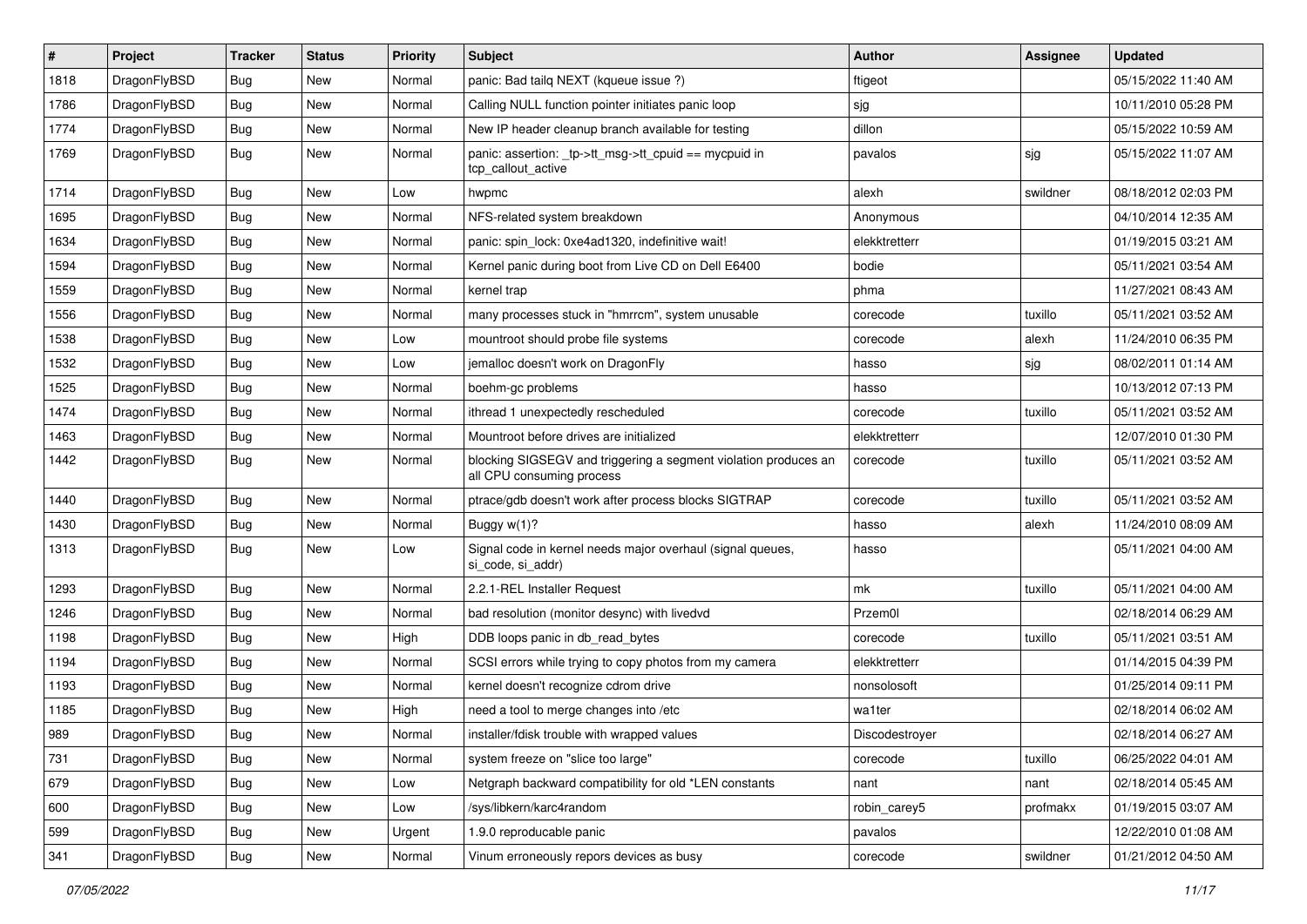| $\pmb{\#}$ | Project      | <b>Tracker</b> | <b>Status</b> | <b>Priority</b> | Subject                                                                                                | Author           | Assignee | <b>Updated</b>      |
|------------|--------------|----------------|---------------|-----------------|--------------------------------------------------------------------------------------------------------|------------------|----------|---------------------|
| 3312       | DragonFlyBSD | Submit         | New           | Normal          | hammer2: redundant chain modify after chain creation                                                   | tkusumi          |          | 05/15/2022 01:35 PM |
| 3276       | DragonFlyBSD | Submit         | New           | Normal          | Add option controlling whether gpt expand expands the last partition<br>(needs testing)                | falsifian        |          | 07/10/2021 03:35 AM |
| 3227       | DragonFlyBSD | Submit         | New           | Normal          | Add HAMMER2 instructions in the installation medium README                                             | daftaupe         |          | 03/26/2020 03:34 PM |
| 3206       | DragonFlyBSD | Submit         | New           | Normal          | update psm/kbd to FreeBSD 12.0 code                                                                    | htse             |          | 10/05/2019 03:49 PM |
| 3201       | DragonFlyBSD | Submit         | New           | Normal          | Fixes make search display                                                                              | htse             |          | 08/20/2021 04:02 PM |
| 3154       | DragonFlyBSD | Submit         | New           | Normal          | Update serial handling in bootloader                                                                   | ddegroot         | dillon   | 11/06/2018 11:21 PM |
| 3147       | DragonFlyBSD | Submit         | New           | Normal          | Enable headless installation                                                                           | ddegroot         |          | 10/09/2018 01:25 PM |
| 3142       | DragonFlyBSD | Submit         | New           | Normal          | lib/libdmsg: Unbreak using new API EVP_CIPHER_CTX_new()                                                | tkusumi          |          | 07/08/2018 04:18 AM |
| 3135       | DragonFlyBSD | Submit         | New           | Normal          | Add EVFILT_RECV and EVFILT_SEND                                                                        | tautolog         |          | 05/25/2018 09:59 PM |
| 3041       | DragonFlyBSD | Submit         | New           | Normal          | firmware: Remove embedding of multiple images in one module.                                           | Anonymous        |          | 12/25/2020 02:15 AM |
| 2933       | DragonFlyBSD | Submit         | New           | Normal          | Remove unix domain socket support from cat(1)                                                          | sevan            |          | 08/01/2016 08:10 PM |
| 2921       | DragonFlyBSD | Submit         | New           | Normal          | Allow moused to accept userland mouse events                                                           | tautolog         |          | 05/11/2021 04:08 AM |
| 2790       | DragonFlyBSD | Submit         | <b>New</b>    | Low             | filedesc softrefs increment code factoring                                                             | dclink           |          | 02/21/2015 04:00 AM |
| 2122       | DragonFlyBSD | Submit         | New           | Normal          | [Review] Fixes to the VFS layer                                                                        | ftigeot          |          | 05/31/2022 03:25 PM |
| 2098       | DragonFlyBSD | Submit         | <b>New</b>    | Normal          | [PATCH] correct ath man page example<br>(/usr/src/share/man/man4/ath.4)                                | nobody           |          | 11/15/2011 12:27 AM |
| 1192       | DragonFlyBSD | Submit         | <b>New</b>    | Normal          | KKASSERTs in sys/kern/uipc_{msg,socket}.c are too strict                                               | rumcic           |          | 05/11/2021 04:07 AM |
| 3318       | DragonFlyBSD | <b>Bug</b>     | In Progress   | Normal          | Segmenation fault when a process resumed with checkpt exits                                            | zabolekar        | tuxillo  | 06/18/2022 08:24 AM |
| 3317       | DragonFlyBSD | <b>Bug</b>     | In Progress   | Normal          | Network vtnet0 not working on Hetzner cloud                                                            | mneumann         |          | 06/18/2022 03:55 AM |
| 3310       | DragonFlyBSD | Bug            | In Progress   | Normal          | NVMM+QEMU fail to boot with UEFI: Mem Assist Failed<br>[gpa=0xfffffff0]                                | liweitianux      |          | 01/11/2022 03:22 PM |
| 3299       | DragonFlyBSD | Bug            | In Progress   | Normal          | DragonFlyBSD reports utterly wrong uptime (most of the time, right<br>after booting in)                | adrian           |          | 11/11/2021 01:43 PM |
| 3295       | DragonFlyBSD | Bug            | In Progress   | Normal          | Adapt devel/libvirt for nvmm                                                                           | tuxillo          | tuxillo  | 11/03/2021 04:56 PM |
| 3269       | DragonFlyBSD | <b>Bug</b>     | In Progress   | Normal          | Is double-buffer'd buf still required by HAMMER2 ?                                                     | tkusumi          |          | 05/12/2021 04:09 PM |
| 3113       | DragonFlyBSD | <b>Bug</b>     | In Progress   | Urgent          | Booting vKernel fails due being out of swap space                                                      | tcullen          |          | 05/11/2021 04:14 AM |
| 3111       | DragonFlyBSD | <b>Bug</b>     | In Progress   | High            | Mouse lags every second heavily under X11                                                              | mneumann         |          | 12/12/2017 09:46 PM |
| 3089       | DragonFlyBSD | <b>Bug</b>     | In Progress   | Normal          | vtnet(4) - disable TCP checksum offload by default                                                     | jlane            | vadaszi  | 05/11/2021 04:14 AM |
| 3028       | DragonFlyBSD | <b>Bug</b>     | In Progress   | Normal          | installer: confusion of set/get disk encryption passphrase dialogs                                     | liweitianux      | tuxillo  | 06/03/2022 05:13 PM |
| 3021       | DragonFlyBSD | <b>Bug</b>     | In Progress   | Normal          | sys/dev/drm/i915/i915_gem_stolen.c:115]: (error) Signed integer<br>overflow for expression '65535<<20' | dcb              |          | 04/11/2017 12:46 PM |
| 3011       | DragonFlyBSD | Bug            | In Progress   | Normal          | dragonfly/sys/dev/netif/re/re.c: suspicious code?                                                      | dcb              |          | 07/29/2017 01:26 AM |
| 2819       | DragonFlyBSD | Bug            | In Progress   | Normal          | Random micro system freezes after a week of uptime                                                     | ftigeot          | dillon   | 08/16/2015 08:46 PM |
| 2797       | DragonFlyBSD | <b>Bug</b>     | In Progress   | Low             | vkernels with & without machdep.pmap_mmu_optimize                                                      | yellowrabbit2010 |          | 11/27/2021 08:06 AM |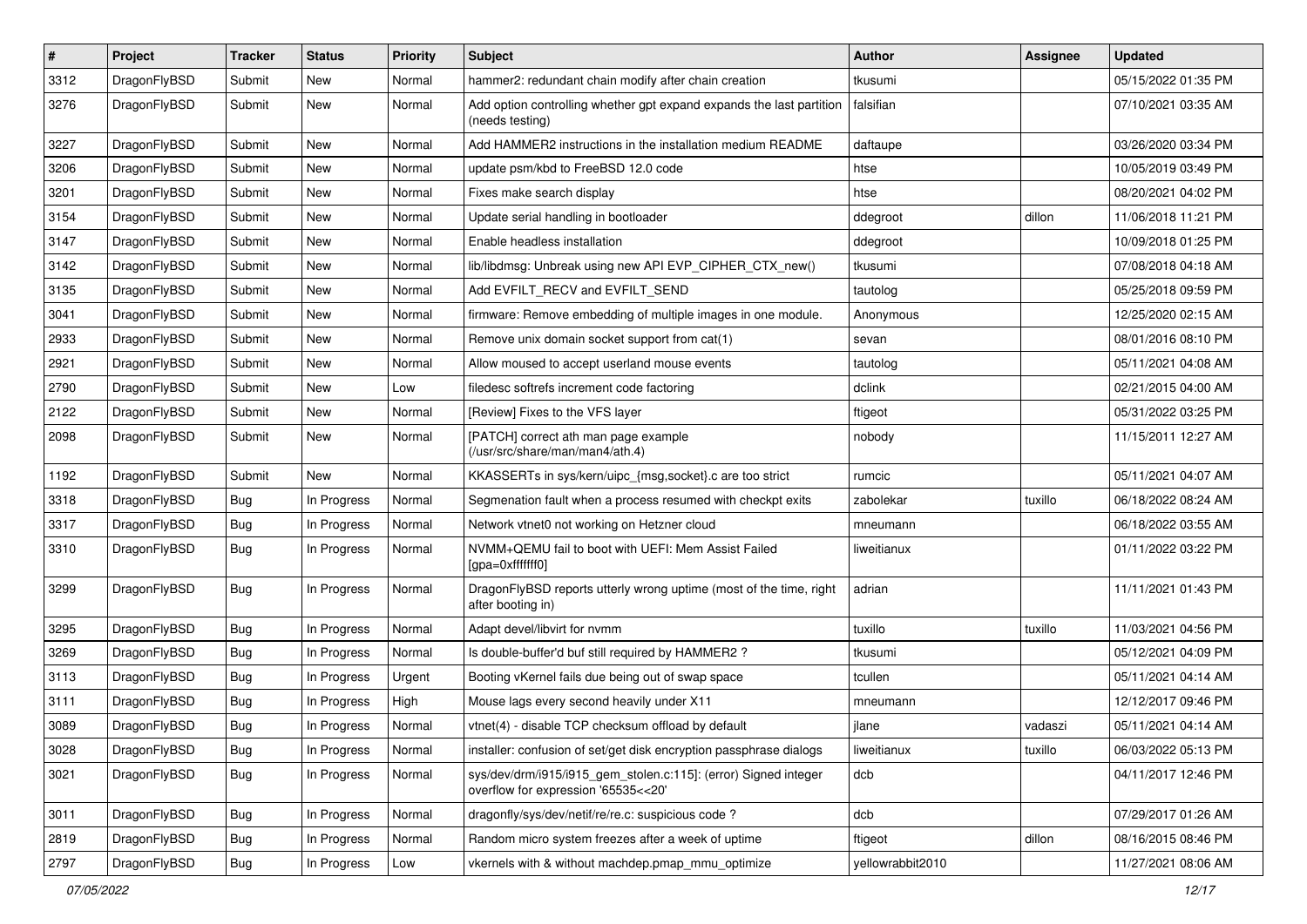| $\sharp$ | Project      | <b>Tracker</b> | <b>Status</b> | <b>Priority</b> | Subject                                                                                                   | Author            | Assignee | <b>Updated</b>      |
|----------|--------------|----------------|---------------|-----------------|-----------------------------------------------------------------------------------------------------------|-------------------|----------|---------------------|
| 2731     | DragonFlyBSD | Bug            | In Progress   | Normal          | Screen full of random colors when starting Xorg with Intel Haswell<br>HD Graphics P4600                   | jkatzmaier        |          | 11/12/2014 04:08 PM |
| 2631     | DragonFlyBSD | Bug            | In Progress   | Low             | Verify library versioning current with full package build and switch it<br>on (after publishing packages) | tuxillo           |          | 05/11/2021 04:06 AM |
| 2549     | DragonFlyBSD | Bug            | In Progress   | Normal          | netgraph7: Kernel page fault.                                                                             | russiane39        | nant     | 05/10/2013 11:20 PM |
| 2499     | DragonFlyBSD | Bug            | In Progress   | Urgent          | DRAGONFLY_3_2 lockd not responding correctly                                                              | Nerzhul           |          | 01/22/2013 12:47 PM |
| 2414     | DragonFlyBSD | <b>Bug</b>     | In Progress   | Normal          | Lenovo S10 acpi freeze (not new)                                                                          | davshao           |          | 05/11/2021 04:13 AM |
| 2391     | DragonFlyBSD | <b>Bug</b>     | In Progress   | Normal          | System lock with ahci and acpi enabled on ATI RS690 chipset with<br>SMB600 sata controller                | jorisgio          | vadaszi  | 06/03/2015 03:51 PM |
| 2360     | DragonFlyBSD | Bug            | In Progress   | Normal          | Wishlist: virtio driver import                                                                            | vsrinivas         |          | 06/04/2022 04:16 AM |
| 2358     | DragonFlyBSD | <b>Bug</b>     | In Progress   | Normal          | DFBSD v3.0.2.32.g928ca - panic: hammer: insufficient undo FIFO<br>space!                                  | tuxillo           | tuxillo  | 05/10/2021 02:50 AM |
| 2353     | DragonFlyBSD | <b>Bug</b>     | In Progress   | Normal          | panic: assertion "gd->gd_spinlocks_wr == 0" failed in<br>bsd4_schedulerclock                              | jaydg             | alexh    | 11/28/2012 01:57 AM |
| 2351     | DragonFlyBSD | <b>Bug</b>     | In Progress   | Normal          | DFBSD v3.1.0.579.g44ccf - Stuck during startup, random freezes                                            | tuxillo           |          | 04/24/2012 08:21 AM |
| 2345     | DragonFlyBSD | <b>Bug</b>     | In Progress   | Normal          | DFBSD v3.1.0.457.gd679f - NFS panic on diskless station                                                   | tuxillo           |          | 04/07/2012 05:22 PM |
| 2296     | DragonFlyBSD | <b>Bug</b>     | In Progress   | High            | panic: assertion "m->wire count > 0" failed                                                               | thomas.nikolajsen |          | 08/30/2012 06:09 AM |
| 2282     | DragonFlyBSD | <b>Bug</b>     | In Progress   | Normal          | gdb segfaults with certain corefiles                                                                      | tuxillo           |          | 01/18/2012 04:40 PM |
| 2013     | DragonFlyBSD | <b>Bug</b>     | In Progress   | Normal          | oversized DMA request loop                                                                                | josepht           |          | 05/11/2021 04:06 AM |
| 1921     | DragonFlyBSD | <b>Bug</b>     | In Progress   | Normal          | we miss mlockall                                                                                          | alexh             | tuxillo  | 06/18/2022 04:08 AM |
| 1819     | DragonFlyBSD | <b>Bug</b>     | In Progress   | Low             | truss - Major revamping task list                                                                         | tuxillo           | tuxillo  | 11/27/2021 08:45 AM |
| 1749     | DragonFlyBSD | <b>Bug</b>     | In Progress   | Normal          | HAMMER fsstress panic in hammer_flush_inode_core<br>'ip->flush_state != HAMMER_FST_FLUSH'                 | vsrinivas         |          | 05/11/2021 04:06 AM |
| 1744     | DragonFlyBSD | <b>Bug</b>     | In Progress   | Normal          | HAMMER fsstress panic in hammer_setup_child_callback                                                      | vsrinivas         |          | 05/11/2021 04:05 AM |
| 1669     | DragonFlyBSD | <b>Bug</b>     | In Progress   | Normal          | Drive wont open using button                                                                              | elekktretterr     |          | 02/29/2012 12:05 PM |
| 1661     | DragonFlyBSD | <b>Bug</b>     | In Progress   | Normal          | panic on password entry mount smb filesystem                                                              | vsrinivas         |          | 11/27/2021 08:29 AM |
| 1584     | DragonFlyBSD | <b>Bug</b>     | In Progress   | Normal          | can't use ssh from jail: debug1: read_passphrase: can't open<br>/dev/tty: Device busy                     | corecode          | tuxillo  | 05/11/2021 03:53 AM |
| 1583     | DragonFlyBSD | <b>Bug</b>     | In Progress   | Normal          | panic: assertion: cursor->trans->sync_lock_refs > 0 in<br>hammer_recover_cursor                           | corecode          | tuxillo  | 05/11/2021 03:53 AM |
| 1547     | DragonFlyBSD | <b>Bug</b>     | In Progress   | Normal          | disklabel64 automatic sizing                                                                              | corecode          | tuxillo  | 05/11/2021 03:52 AM |
| 1528     | DragonFlyBSD | Bug            | In Progress   | Normal          | ktrace does not show proper return values for pipe(2)                                                     | corecode          | tuxillo  | 05/11/2021 03:52 AM |
| 1502     | DragonFlyBSD | <b>Bug</b>     | In Progress   | Normal          | Lock while deleting files from nohistory HAMMER directories                                               | hasso             |          | 03/10/2013 04:28 AM |
| 1475     | DragonFlyBSD | <b>Bug</b>     | In Progress   | Normal          | kernel blocks with low memory and syscons setting a high res mode<br>' scrollback                         | corecode          | tuxillo  | 05/11/2021 03:52 AM |
| 1469     | DragonFlyBSD | <b>Bug</b>     | In Progress   | Normal          | Hammer history security concern                                                                           | corecode          | tuxillo  | 05/11/2021 03:52 AM |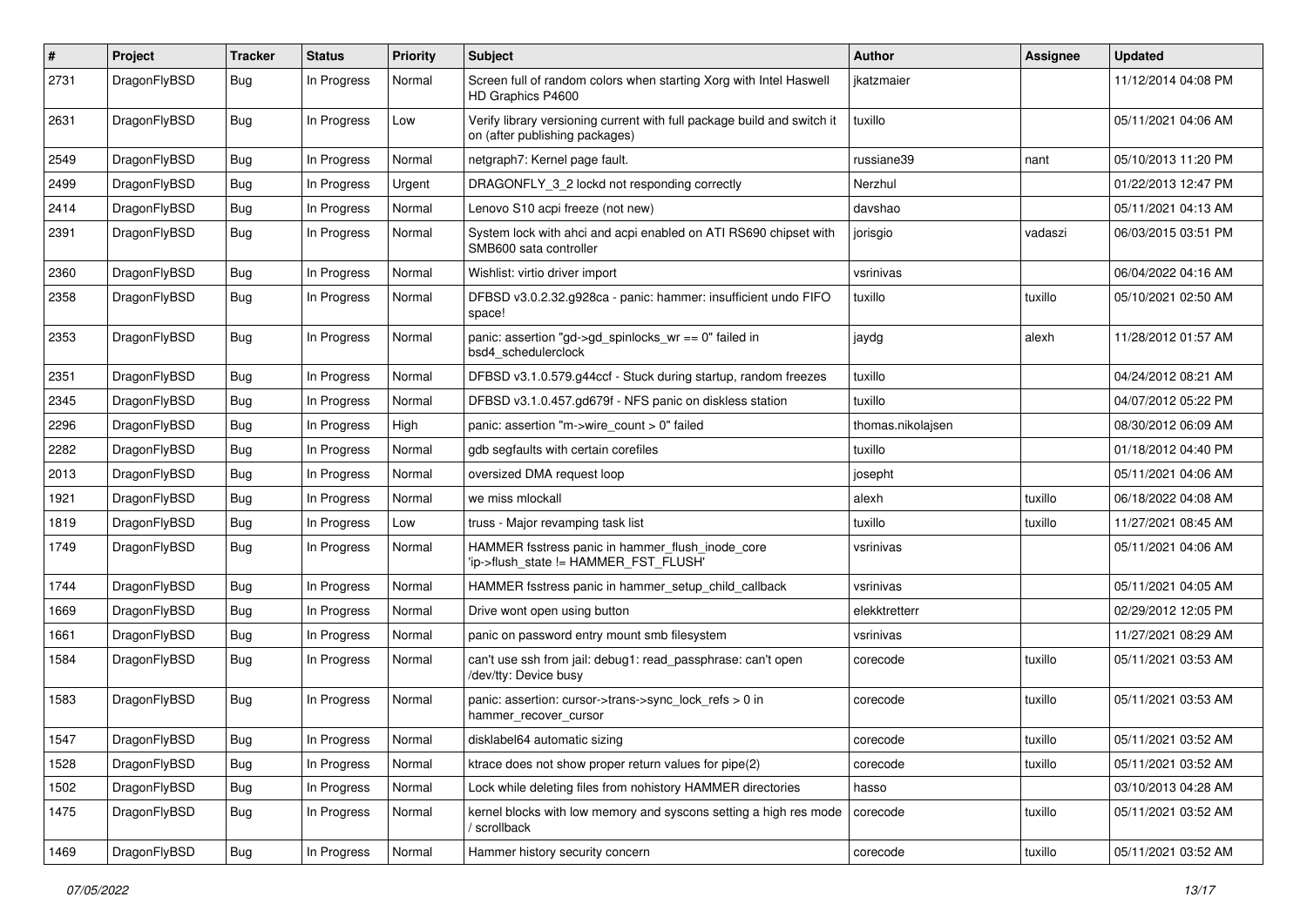| $\#$ | Project      | <b>Tracker</b> | <b>Status</b> | <b>Priority</b> | <b>Subject</b>                                                                                                     | <b>Author</b>      | <b>Assignee</b> | <b>Updated</b>      |
|------|--------------|----------------|---------------|-----------------|--------------------------------------------------------------------------------------------------------------------|--------------------|-----------------|---------------------|
| 1390 | DragonFlyBSD | Bug            | In Progress   | Normal          | Use id_t type for {get,set}priority()                                                                              | Anonymous          | tuxillo         | 07/05/2019 02:18 AM |
| 1368 | DragonFlyBSD | Bug            | In Progress   | Normal          | suspend signal race?                                                                                               | qhwt+dfly          |                 | 05/11/2021 03:51 AM |
| 1336 | DragonFlyBSD | <b>Bug</b>     | In Progress   | Normal          | Still looking for reports of missed directory entries w/ HAMMER                                                    | dillon             |                 | 05/11/2021 04:00 AM |
| 1307 | DragonFlyBSD | <b>Bug</b>     | In Progress   | Normal          | hammer tid -2 shows unexpected result                                                                              | corecode           |                 | 10/18/2016 05:29 PM |
| 1302 | DragonFlyBSD | Bug            | In Progress   | Normal          | Checkpoint regression?                                                                                             | sjg                | sjg             | 07/10/2013 05:22 PM |
| 1218 | DragonFlyBSD | <b>Bug</b>     | In Progress   | Normal          | panic: assertion: $error == 0$ in hammer start transaction                                                         | rumcic             |                 | 05/11/2021 04:00 AM |
| 1181 | DragonFlyBSD | <b>Bug</b>     | In Progress   | Normal          | ACX111 panic                                                                                                       | elekktretterr      |                 | 05/11/2021 04:00 AM |
| 1148 | DragonFlyBSD | <b>Bug</b>     | In Progress   | Low             | BCM4311 wireless network adapter detected but not functional                                                       | archimedes.gaviola |                 | 05/11/2021 04:00 AM |
| 1030 | DragonFlyBSD | <b>Bug</b>     | In Progress   | Normal          | msdosfs umount panic                                                                                               | corecode           | tuxillo         | 05/11/2021 03:51 AM |
| 998  | DragonFlyBSD | Bug            | In Progress   | Normal          | Unconfiguring a vn while it is mounted                                                                             | rumcic             | tuxillo         | 05/11/2021 04:00 AM |
| 884  | DragonFlyBSD | Bug            | In Progress   | High            | Performance/memory problems under filesystem IO load                                                               | hasso              |                 | 05/11/2021 03:50 AM |
| 781  | DragonFlyBSD | Bug            | In Progress   | Normal          | fdisk uses wrong geometry on usb flash drives                                                                      | corecode           | tuxillo         | 05/11/2021 03:50 AM |
| 742  | DragonFlyBSD | Bug            | In Progress   | Normal          | umount problems with multiple mounts                                                                               | corecode           | tuxillo         | 06/25/2022 04:02 AM |
| 725  | DragonFlyBSD | Bug            | In Progress   | Low             | 'make distribution' fails w/'ro' /usr/obj                                                                          | c.turner           |                 | 03/09/2013 01:01 PM |
| 604  | DragonFlyBSD | Bug            | In Progress   | Normal          | 1.8.1-RELEASE - clock runs fast on mainboard ASUS P5A-B                                                            | yeti               |                 | 05/11/2021 03:55 AM |
| 331  | DragonFlyBSD | Bug            | In Progress   | Normal          | ftpsesame (aka Bridging S01E03)                                                                                    | bastyaelvtars      |                 | 03/09/2013 12:28 PM |
| 168  | DragonFlyBSD | Bug            | In Progress   | Normal          | Livelocked limit engaged while trying to setup IPW wireless                                                        | mschacht           | sepherosa       | 05/11/2021 04:05 AM |
| 3160 | DragonFlyBSD | Submit         | In Progress   | Normal          | State the implementation difference in pkill/pgrep manual                                                          | sevan              | tuxillo         | 06/03/2022 05:15 PM |
| 3145 | DragonFlyBSD | Submit         | In Progress   | Normal          | Update libelf to FreeBSD 12 current and build as base library usable<br>by ports                                   | davshao            | tuxillo         | 08/20/2021 03:58 PM |
| 3031 | DragonFlyBSD | Submit         | In Progress   | Normal          | Update drm/radeon to Linux 4.7.10 as much as possible                                                              | davshao            | ftigeot         | 08/19/2021 12:33 PM |
| 1700 | DragonFlyBSD | Submit         | In Progress   | Normal          | skip boot2 menu on <enter></enter>                                                                                 | Johannes.Hofmann   | tuxillo         | 05/15/2022 08:35 AM |
| 1398 | DragonFlyBSD | Submit         | In Progress   | Normal          | hdestroy(3) restricts hash key to point to malloc'ed space                                                         | Anonymous          |                 | 08/20/2021 04:06 PM |
| 3205 | DragonFlyBSD | Bug            | Feedback      | High            | Go compiler net test failing                                                                                       | t dfbsd            | tuxillo         | 05/10/2021 02:45 AM |
| 3152 | DragonFlyBSD | Bug            | Feedback      | Normal          | Console's size in ttyv0 and single user mode is sticking to 80x25,<br>while ttyv1 can make use of the whole screen | overtime           |                 | 02/24/2019 01:08 AM |
| 2958 | DragonFlyBSD | Bug            | Feedback      | Normal          | Hammer FS dies during pruning after massive write load                                                             | neilb              |                 | 10/11/2016 04:20 AM |
| 2957 | DragonFlyBSD | Bug            | Feedback      | Normal          | swapoff -a followed by swapon -a doesn't give your swap back                                                       | neilb              |                 | 10/09/2016 04:17 AM |
| 2644 | DragonFlyBSD | <b>Bug</b>     | Feedback      | Normal          | 3.6.0-REL trap 9 on boot                                                                                           | memmerto           |                 | 11/27/2021 08:08 AM |
| 2638 | DragonFlyBSD | <b>Bug</b>     | Feedback      | High            | Fix machdep.pmap_mmu_optimize                                                                                      | tuxillo            |                 | 05/11/2021 04:07 AM |
| 2636 | DragonFlyBSD | Bug            | Feedback      | Low             | Add -x flag to iostat (a la solaris)                                                                               | tuxillo            |                 | 05/11/2021 04:07 AM |
| 2617 | DragonFlyBSD | <b>Bug</b>     | Feedback      | Normal          | Possible issue with wireless mouse on 3.6 release                                                                  | FilippoMo          |                 | 01/14/2015 03:42 PM |
| 2556 | DragonFlyBSD | <b>Bug</b>     | Feedback      | Normal          | DragonFly v3.5.0.81.gd3479 - Process signal weirdness                                                              | tuxillo            |                 | 12/17/2013 03:48 PM |
| 2459 | DragonFlyBSD | <b>Bug</b>     | Feedback      | Normal          | apic problems with HP Probook 4510s                                                                                | thowe              |                 | 11/27/2021 08:22 AM |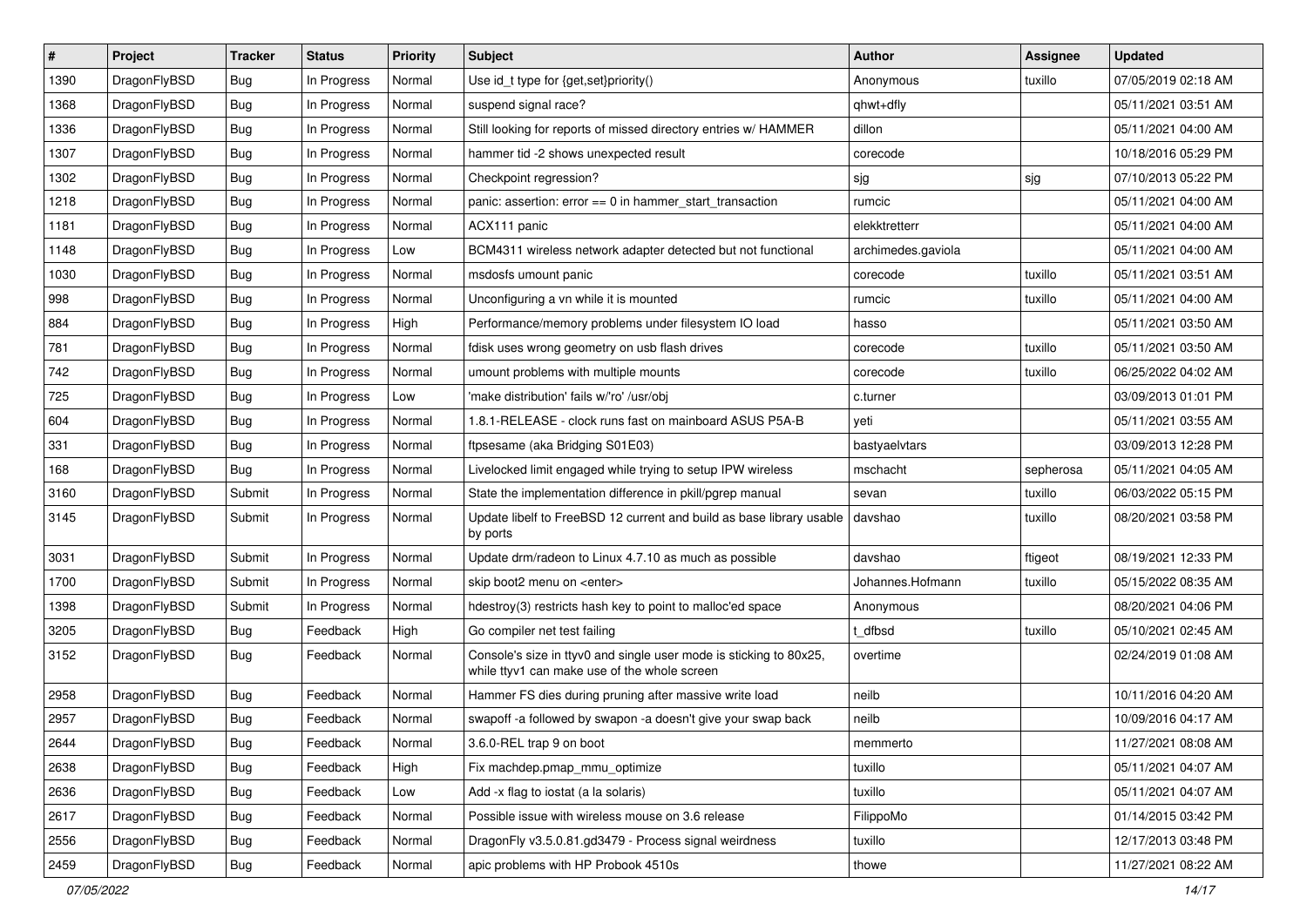| #    | Project      | <b>Tracker</b> | <b>Status</b> | <b>Priority</b> | Subject                                                                                         | <b>Author</b>    | Assignee | <b>Updated</b>      |
|------|--------------|----------------|---------------|-----------------|-------------------------------------------------------------------------------------------------|------------------|----------|---------------------|
| 2396 | DragonFlyBSD | Bug            | Feedback      | High            | Latest 3.1 development version core dumps while destroying master<br><b>PFS</b>                 | sgeorge          |          | 01/23/2013 04:10 PM |
| 2347 | DragonFlyBSD | <b>Bug</b>     | Feedback      | High            | Hammer PFSes destroy does not give back full space allocated to<br><b>PFS</b>                   | sgeorge          |          | 07/19/2012 01:11 AM |
| 2288 | DragonFlyBSD | <b>Bug</b>     | Feedback      | Normal          | Random IO performance loss introduced since January 1st                                         | lentferj         |          | 01/23/2013 04:21 PM |
| 2100 | DragonFlyBSD | <b>Bug</b>     | Feedback      | Normal          | devfs related panic                                                                             | sepherosa        | alexh    | 07/10/2011 02:29 PM |
| 2090 | DragonFlyBSD | <b>Bug</b>     | Feedback      | Normal          | snd_hda does not support headphone automute                                                     | justin           |          | 03/29/2012 08:03 PM |
| 2081 | DragonFlyBSD | <b>Bug</b>     | Feedback      | Normal          | Panic on device "detach" / "failure"                                                            | vsrinivas        |          | 02/29/2012 07:11 AM |
| 2037 | DragonFlyBSD | <b>Bug</b>     | Feedback      | Normal          | Panic Bad link elm while building packages                                                      | ftigeot          | dillon   | 04/21/2011 07:20 AM |
| 1860 | DragonFlyBSD | <b>Bug</b>     | Feedback      | Normal          | Panic while creating UFS fs on vn(4) for initrd                                                 | matthias         |          | 02/29/2012 07:16 AM |
| 1831 | DragonFlyBSD | <b>Bug</b>     | Feedback      | High            | HAMMER "malloc limit exceeded" panic                                                            | eocallaghan      | dillon   | 06/04/2022 04:38 AM |
| 1824 | DragonFlyBSD | <b>Bug</b>     | Feedback      | Normal          | kernel panic, x86, 2.7.3.859.ge5104                                                             | akirchhoff135014 |          | 03/10/2013 07:49 AM |
| 1745 | DragonFlyBSD | <b>Bug</b>     | Feedback      | Normal          | kmalloc panic                                                                                   | josepht          |          | 05/11/2021 04:05 AM |
| 1727 | DragonFlyBSD | <b>Bug</b>     | Feedback      | Normal          | CD boot panic (2.6.1) (usb?)                                                                    | kiril            |          | 05/15/2022 05:10 AM |
| 1718 | DragonFlyBSD | <b>Bug</b>     | Feedback      | Normal          | IDE disk drive not detected by x86_64 2.6.1 Live CD                                             | bcox             |          | 11/27/2021 08:25 AM |
| 1717 | DragonFlyBSD | <b>Bug</b>     | Feedback      | Normal          | HAMMER panic in hammer_cursor_down()                                                            | josepht1         |          | 05/11/2021 04:05 AM |
| 1672 | DragonFlyBSD | <b>Bug</b>     | Feedback      | Normal          | panic (trap 12) around btree_search() in 2.4.1-RELEASE                                          | floid            |          | 01/19/2015 03:36 AM |
| 1668 | DragonFlyBSD | <b>Bug</b>     | Feedback      | Normal          | Power button not working                                                                        | elekktretterr    |          | 03/10/2013 06:22 AM |
| 1618 | DragonFlyBSD | <b>Bug</b>     | Feedback      | Normal          | collision for 'struct pmap' when using RPC and <sys user.h=""></sys>                            | carenas          |          | 05/11/2021 04:05 AM |
| 1613 | DragonFlyBSD | <b>Bug</b>     | Feedback      | Normal          | USB Keyboard not working on master                                                              | elekktretterr    |          | 05/11/2021 04:05 AM |
| 1593 | DragonFlyBSD | <b>Bug</b>     | Feedback      | Normal          | panic: assertion: ccb == ap->ap_err_ccb in ahci_put_err_ccb                                     | ftigeot          | ftigeot  | 05/15/2022 05:09 AM |
| 1592 | DragonFlyBSD | <b>Bug</b>     | Feedback      | Normal          | AcpiOSUnmapMemory: Warning, deallocation did not track<br>allocation.                           | eocallaghan      |          | 06/02/2014 07:45 AM |
| 1591 | DragonFlyBSD | <b>Bug</b>     | Feedback      | Normal          | Lenovo X301 hangs with AHCI Driver CMD TIMEOUT<br>STS=d0 <bsy></bsy>                            | eocallaghan      |          | 05/11/2021 04:05 AM |
| 1587 | DragonFlyBSD | <b>Bug</b>     | Feedback      | Normal          | can't gdb across fork                                                                           | corecode         | tuxillo  | 05/11/2021 03:54 AM |
| 1580 | DragonFlyBSD | <b>Bug</b>     | Feedback      | Normal          | Panic (Fatal trap 12: page fault while in kernel mode) while playing<br>with pf and netif names | rumcic           |          | 12/21/2018 01:21 AM |
| 1579 | DragonFlyBSD | <b>Bug</b>     | Feedback      | Normal          | dfly 2.4.1 does not like HP DL360G4p and Smart Array 6400 with<br>MSA20                         | tomaz.borstnar   | tuxillo  | 06/02/2014 02:44 PM |
| 1577 | DragonFlyBSD | Bug            | Feedback      | Normal          | panic: assertion: leaf->base.obj_id == ip->obj_id in<br>hammer_ip_delete_range                  | qhwt+dfly        |          | 05/11/2021 04:01 AM |
| 1563 | DragonFlyBSD | <b>Bug</b>     | Feedback      | Normal          | reset(1) doesn't reset terminal to the defaults                                                 | hasso            |          | 03/10/2013 04:17 AM |
| 1560 | DragonFlyBSD | <b>Bug</b>     | Feedback      | Normal          | Unable to modify partition table on ThinkPad T61p during install                                | rehsack          |          | 01/15/2015 08:57 AM |
| 1521 | DragonFlyBSD | Bug            | Feedback      | Normal          | amd64 2.4 livecd won't mount root at boot                                                       | bolapara         |          | 01/28/2018 03:45 AM |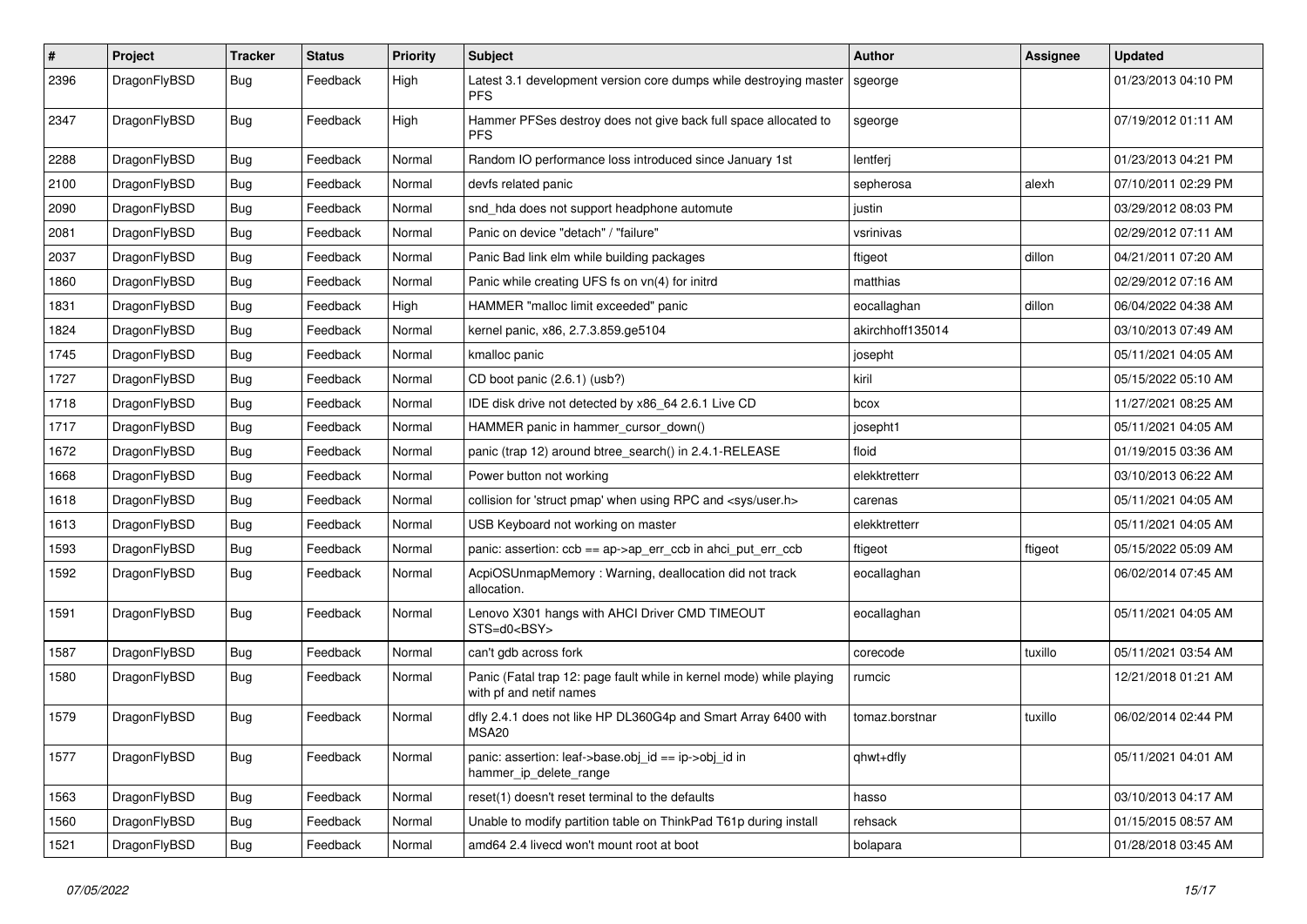| #    | Project      | <b>Tracker</b> | <b>Status</b> | <b>Priority</b> | Subject                                                                                                                                                   | <b>Author</b>     | <b>Assignee</b> | <b>Updated</b>      |
|------|--------------|----------------|---------------|-----------------|-----------------------------------------------------------------------------------------------------------------------------------------------------------|-------------------|-----------------|---------------------|
| 1489 | DragonFlyBSD | <b>Bug</b>     | Feedback      | Normal          | panic: ufs_dirbad: bad dir                                                                                                                                | rumcic            |                 | 03/10/2013 04:34 AM |
| 1486 | DragonFlyBSD | <b>Bug</b>     | Feedback      | Normal          | Interrupt storm related to SATA DVD device                                                                                                                | hasso             |                 | 05/11/2021 04:01 AM |
| 1481 | DragonFlyBSD | <b>Bug</b>     | Feedback      | Normal          | panic: assertion: kva p(buf) in soopt from kbuf (after ipfw pipe<br>show, 2.2.1-R)                                                                        | combiner          |                 | 05/11/2021 04:01 AM |
| 1456 | DragonFlyBSD | <b>Bug</b>     | Feedback      | Normal          | Microsoft wireless desktop problems                                                                                                                       | elekktretterr     |                 | 01/15/2015 08:34 AM |
| 1454 | DragonFlyBSD | Bug            | Feedback      | Normal          | Unable to boot from external USB DVD drive                                                                                                                | elekktretterr     |                 | 05/11/2021 04:01 AM |
| 1448 | DragonFlyBSD | <b>Bug</b>     | Feedback      | Normal          | panic: assertion: _tp->tt_msg->tt_cpuid == mycpuid in<br>tcp_callout_active tcp_output tcp_usr_send netmsg_pru_send<br>netmsg_service tcpmsg_service_loop | dillon            |                 | 05/11/2021 04:00 AM |
| 1429 | DragonFlyBSD | <b>Bug</b>     | Feedback      | Normal          | vkernel bug - "mfree: m->m_nextpkt != NULL"                                                                                                               | dillon            |                 | 05/11/2021 04:00 AM |
| 1428 | DragonFlyBSD | <b>Bug</b>     | Feedback      | Low             | POSIX.1e implementation is too old                                                                                                                        | hasso             | tuxillo         | 05/11/2021 04:00 AM |
| 1411 | DragonFlyBSD | Bug            | Feedback      | Normal          | Burning doesn't work with ahci(4)                                                                                                                         | hasso             | dillon          | 05/11/2021 04:00 AM |
| 1397 | DragonFlyBSD | <b>Bug</b>     | Feedback      | Normal          | jobs -I output inconsistency when called from script                                                                                                      | Anonymous         | tuxillo         | 05/15/2022 05:07 AM |
| 1387 | DragonFlyBSD | <b>Bug</b>     | Feedback      | Normal          | zero-size malloc and ps: kvm_getprocs: Bad address                                                                                                        | qhwt+dfly         |                 | 05/11/2021 04:00 AM |
| 1332 | DragonFlyBSD | <b>Bug</b>     | Feedback      | Normal          | DFBSD 2.2 - Booting usbcdrom/usbsticks on thinkpad hangs on<br>"BTX Halted"                                                                               | tuxillo           |                 | 05/11/2021 04:00 AM |
| 1330 | DragonFlyBSD | <b>Bug</b>     | Feedback      | Normal          | Hammer, usb disk, SYNCHRONIZE CACHE failure                                                                                                               | josepht           |                 | 06/02/2014 04:56 AM |
| 1287 | DragonFlyBSD | <b>Bug</b>     | Feedback      | Normal          | altg configuration doesn't work                                                                                                                           | corecode          | tuxillo         | 05/11/2021 03:51 AM |
| 1282 | DragonFlyBSD | <b>Bug</b>     | Feedback      | Normal          | panic (trap 12) when booting SMP kernel on Atom 330 (dual core)                                                                                           | tomaz.borstnar    |                 | 05/11/2021 04:00 AM |
| 1250 | DragonFlyBSD | Bug            | Feedback      | Normal          | Panic upon plugging an USB flash drive into the machine                                                                                                   | rumcic            |                 | 03/10/2013 05:17 AM |
| 1249 | DragonFlyBSD | <b>Bug</b>     | Feedback      | Normal          | panic: ffs vfree: freeing free inode                                                                                                                      | rumcic            |                 | 03/10/2013 05:13 AM |
| 1144 | DragonFlyBSD | <b>Bug</b>     | Feedback      | Normal          | Incorrect clock under KVM                                                                                                                                 | msylvan           |                 | 03/09/2013 01:17 PM |
| 1127 | DragonFlyBSD | <b>Bug</b>     | Feedback      | Low             | cdrom drive not detected                                                                                                                                  | tgr               | corecode        | 01/15/2015 08:55 AM |
| 1101 | DragonFlyBSD | <b>Bug</b>     | Feedback      | Normal          | ohci related panic                                                                                                                                        | polachok          |                 | 05/11/2021 04:00 AM |
| 979  | DragonFlyBSD | <b>Bug</b>     | Feedback      | Normal          | Failure-prone USB mass storage (SB600? msdosfs? CAM?)                                                                                                     | floid             |                 | 01/15/2015 08:38 AM |
| 911  | DragonFlyBSD | <b>Bug</b>     | Feedback      | Normal          | kldload/kernel linker can exceed malloc reserve and panic system                                                                                          | corecode          | tuxillo         | 05/11/2021 03:51 AM |
| 901  | DragonFlyBSD | <b>Bug</b>     | Feedback      | Normal          | route show needs to get data from all cpus                                                                                                                | corecode          | tuxillo         | 05/11/2021 03:50 AM |
| 847  | DragonFlyBSD | <b>Bug</b>     | Feedback      | Normal          | processes getting stuck on mount point                                                                                                                    | corecode          | tuxillo         | 05/11/2021 03:50 AM |
| 846  | DragonFlyBSD | <b>Bug</b>     | Feedback      | Normal          | USB bugs:usb mouse can't used!                                                                                                                            | frankning         |                 | 01/15/2015 08:36 AM |
| 806  | DragonFlyBSD | <b>Bug</b>     | Feedback      | Normal          | boot error on MacBook                                                                                                                                     | tralamazza        |                 | 06/04/2022 05:28 AM |
| 570  | DragonFlyBSD | <b>Bug</b>     | Feedback      | Normal          | 1.8.x: ACPI problems                                                                                                                                      | qhwt+dfly         |                 | 06/02/2014 03:45 AM |
| 385  | DragonFlyBSD | <b>Bug</b>     | Feedback      | Low             | Mail archive address removal                                                                                                                              | justin            | justin          | 03/09/2013 11:24 AM |
| 293  | DragonFlyBSD | <b>Bug</b>     | Feedback      | Low             | Various updates to the handbook                                                                                                                           | victor            | victor          | 03/10/2013 04:46 AM |
| 285  | DragonFlyBSD | Bug            | Feedback      | Low             | interrupt latency with re without ip address configured                                                                                                   | thomas.nikolajsen |                 | 02/20/2014 10:30 AM |